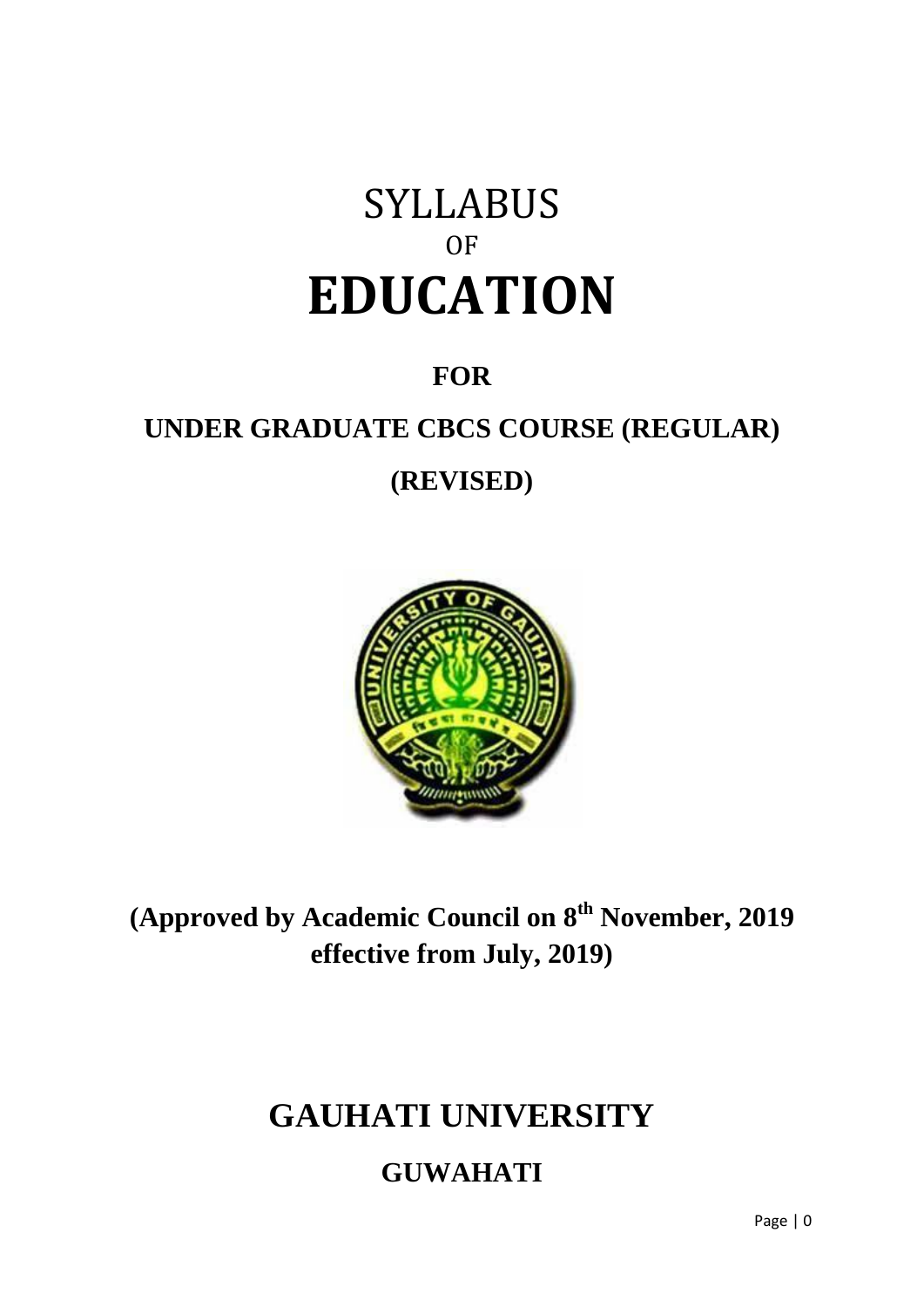# **Course Structure of B.A. Education (Regular) under CBCS Curriculum**

It aims to develop a holistic and multidimensional understanding of the topics. It attempts to approach new areas of learning, develop competencies in the students thereby opening various avenues for self-discovery, academic understanding and employment.

### **Instruction on teaching method:**

• The classroom transaction of all the papers will be done through Blended mode of learning. However, offline learning will be conducted through lectures, group discussions, experiential exercises, projects, presentations, workshops, seminars and hands on experiences.

 Students would be encouraged to develop an understanding of real life issues and participate in the programs and practices in the social context. To this end, practicum is incorporated as an important component in many of the papers.

 Use of ICT and mass media and web based sources is highly recommended to make the teaching learning process interactive and interesting.

40% of the courses will be covered by online mode of learning.

**Evaluation:** The mode of evaluation would be through a combination of external and internal assessment in the ratio of 80: 20 respectively. Equal weightage will be given to all the units while setting of questions papers in external examination. Along with routine examinations, classroom participations, class assignments, project work, and presentations would also be a part of the overall assessment of the student.

| <b>Semester</b> | <b>Core Course</b> | <b>AECC</b>   | <b>SEC</b> | <b>DSE</b> | <b>GE</b> |
|-----------------|--------------------|---------------|------------|------------|-----------|
|                 |                    |               |            |            |           |
| I               | English-1          | English/MIL   |            |            |           |
|                 |                    | Communication |            |            |           |
|                 |                    | $\&$          |            |            |           |
|                 |                    | Environmental |            |            |           |
|                 |                    | Science       |            |            |           |
|                 | <b>EDU-RC-1016</b> |               |            |            |           |
|                 | Other Subject      |               |            |            |           |
| $\mathbf{I}$    | English-2          | English/MIL   |            |            |           |
|                 |                    | Communication |            |            |           |
|                 |                    | $\&$          |            |            |           |
|                 |                    | Environmental |            |            |           |
|                 |                    | Science       |            |            |           |
|                 | <b>EDU-RC-2016</b> |               |            |            |           |
|                 | Other Subject      |               |            |            |           |
| III             | MIL/Alt            |               | EDU-SE-    |            |           |
|                 | English-1          |               | 3014       |            |           |
|                 | <b>EDU-RC-3016</b> |               |            |            |           |
|                 | Other Subject      |               |            |            |           |
| IV              | MIL/Alt            |               | EDU-SE-    |            |           |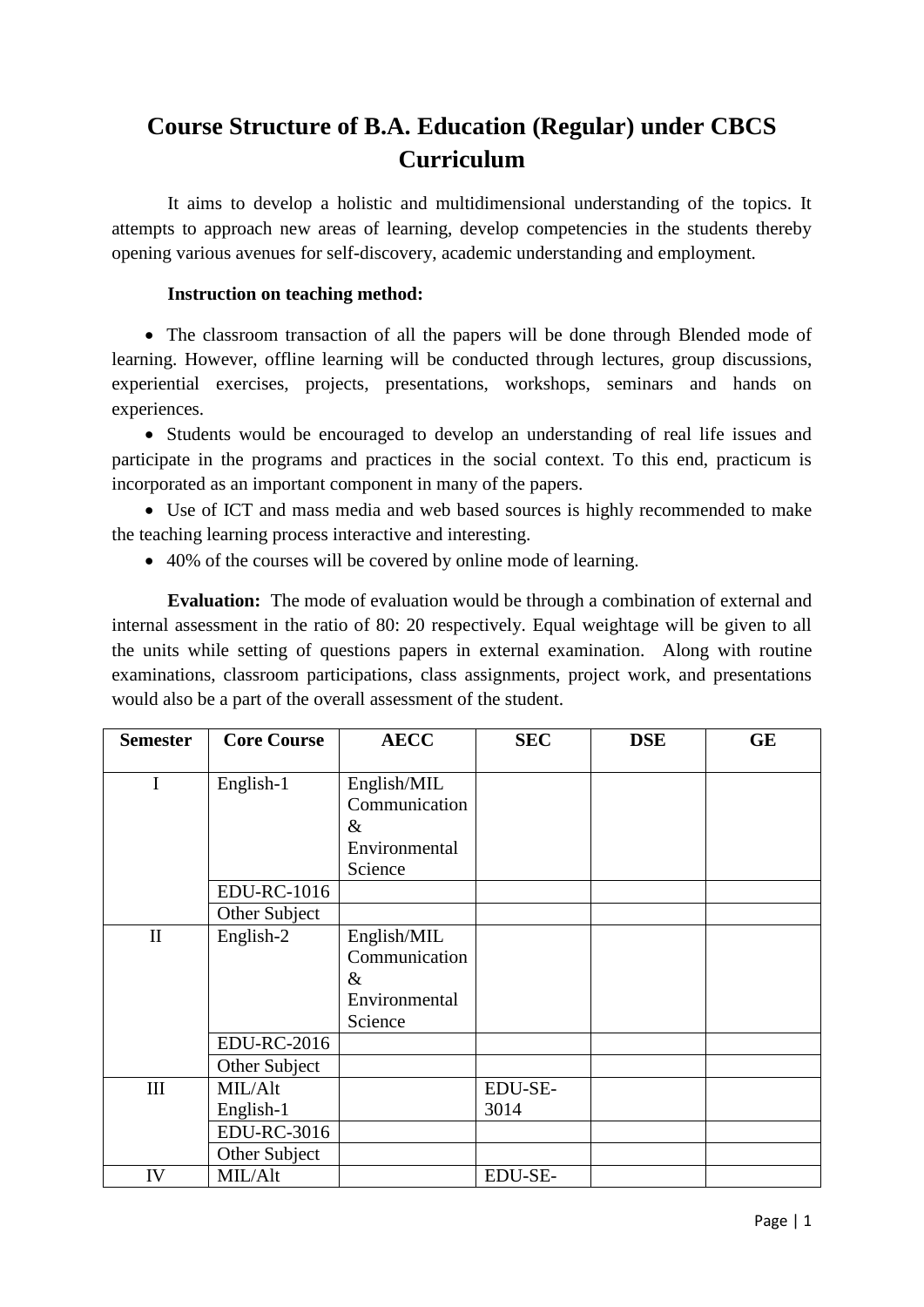|                         | English-2          | 4014     |          |         |
|-------------------------|--------------------|----------|----------|---------|
|                         | <b>EDU-RC-4016</b> |          |          |         |
|                         | Other subject      |          |          |         |
| $\overline{\mathsf{V}}$ |                    | EDU-SEC- | Any one  | EDU-RG- |
|                         |                    | 5014     | EDU-DSE- | 5016    |
|                         |                    |          | 5016/    |         |
|                         |                    |          | EDU-DSE- |         |
|                         |                    |          | 5026/    |         |
|                         |                    |          | EDU-DSE- |         |
|                         |                    |          | 5036/    |         |
|                         |                    |          | EDU-DSE- |         |
|                         |                    |          | 5046     |         |
| VI                      |                    | EDU-SEC- | Any one  | EDU-RG- |
|                         |                    | 6014     | EDU-DSE- | 6016    |
|                         |                    |          | 6016/    |         |
|                         |                    |          | EDU-DSE- |         |
|                         |                    |          | 6026/    |         |
|                         |                    |          | EDU-DSE- |         |
|                         |                    |          | 6036/    |         |
|                         |                    |          | EDU-DSE- |         |
|                         |                    |          | 6046     |         |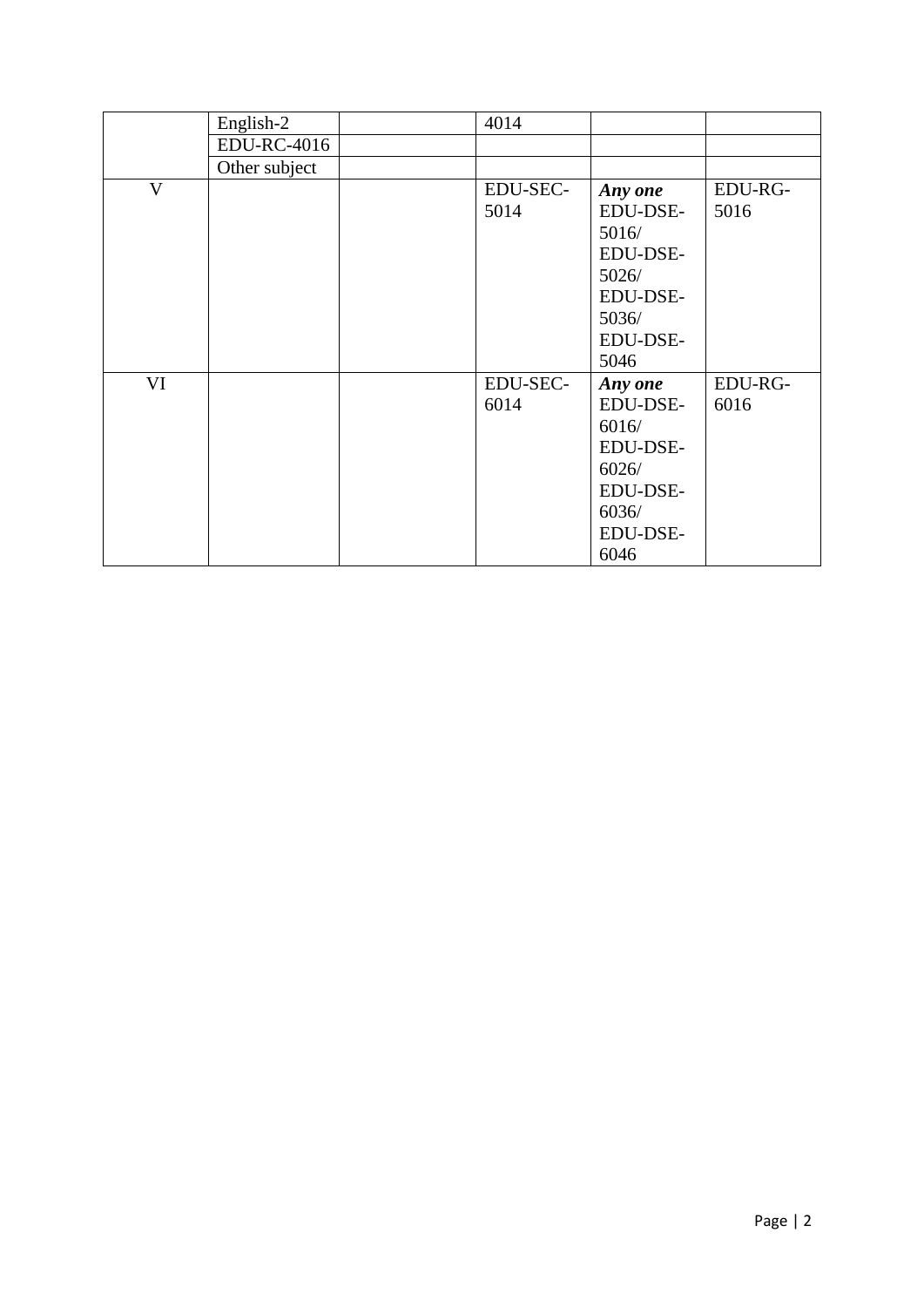## **List of Papers**

| <b>Core Papers</b>                    |                                         |                                          |                |  |  |
|---------------------------------------|-----------------------------------------|------------------------------------------|----------------|--|--|
| Sl. No                                | <b>Course code</b>                      | <b>Title of the Paper</b>                | <b>Credit</b>  |  |  |
| $\mathbf{1}$                          | <b>EDU-RC-1016</b>                      | <b>Foundations of Education</b>          | 6              |  |  |
| $\overline{2}$                        | <b>EDU-RC-2016</b>                      | Psychology of Adolescents                | 6              |  |  |
| 3                                     | <b>EDU-RC-3016</b>                      | <b>Guidance and Counselling</b>          | 6              |  |  |
| $\overline{4}$                        | <b>EDU-RC-4016</b>                      | History of Education in India            | 6              |  |  |
| 5                                     | EDU-DSE-5016/                           | Continuing Education/                    | 6              |  |  |
|                                       | EDU-DSE-5026/                           | Developmental Psychology/                |                |  |  |
|                                       | EDU-DSE-5036/                           | Human Right Education/                   |                |  |  |
|                                       | <b>EDU-RE-5046</b>                      | <b>Teacher Education in India</b>        |                |  |  |
| 6                                     | EDU-DSE-6016/                           | Mental health and Hygiene/               | 6              |  |  |
|                                       | EDU-DSE-6026/                           | Special Education/                       |                |  |  |
|                                       | EDU-DSE-6036/                           | Educational Management/                  |                |  |  |
|                                       | EDU-DSE-6046                            | Women and Society                        |                |  |  |
|                                       | <b>Generic Elective (GE)</b>            |                                          |                |  |  |
| $\mathbf{1}$                          | <b>EDU-RG-5016</b>                      | <b>Distance Education</b>                | 6              |  |  |
| $\overline{2}$                        | <b>EDU-RG-6016</b>                      | Mental Health and Hygiene                | 6              |  |  |
| <b>Skill Enhancement Course (SEC)</b> |                                         |                                          |                |  |  |
| $\mathbf{1}$                          | EDU-SE-3014                             | Public Speaking Skill                    | $\overline{4}$ |  |  |
| $\overline{2}$                        | <b>EDU-SE-4014</b>                      | Writing Bio-Data and facing an interview | $\overline{4}$ |  |  |
| 3                                     | <b>EDU-SE-5014</b>                      | <b>Extension Activities</b>              | $\overline{4}$ |  |  |
| 4                                     | EDU-SE-6014                             | Developing Teaching Skill                | 4              |  |  |
|                                       | <b>Ability Enhancement Course (AEC)</b> |                                          |                |  |  |
| $\mathbf{1}$                          | AECC-1                                  |                                          | 4              |  |  |
| $\overline{2}$                        | $AECC-2$                                |                                          | 4              |  |  |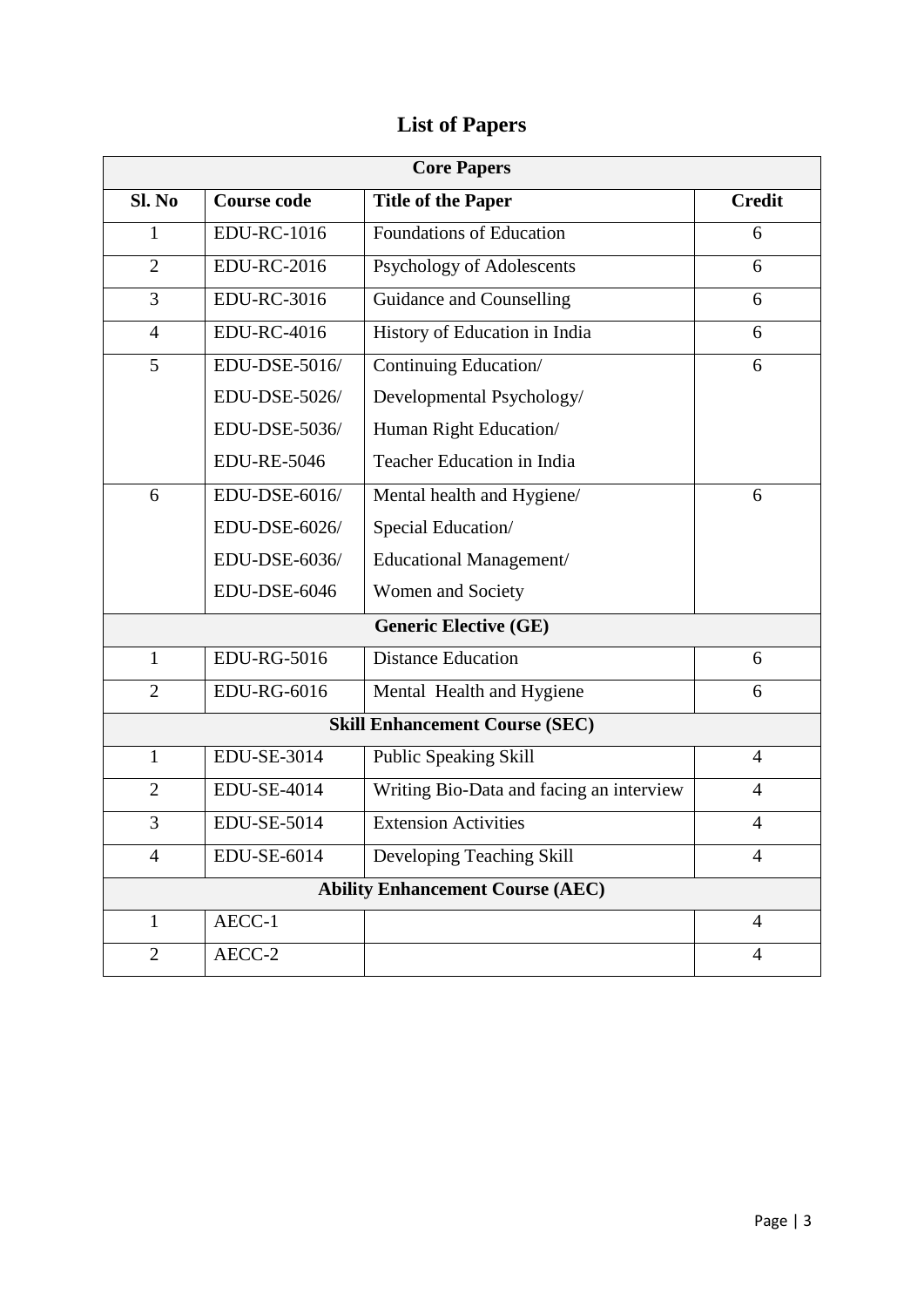## **1 st SEMESTER (REGULAR) EDU-RC-1016 FOUNDATIONS OF EDUCATION**

#### **Total Marks: 100 (External: 80 and Internal: 20) Credit-6**

### **Course Objectives:**

After completion of this course the learner will be able to

- Acquaint with the principles of education
- Gain knowledge about different various Forms and Aims of Education
- Understand the concept and importance of Discipline and Freedom.
- Acquire knowledge about the concept of Emotional and National Integration and International Understanding.

### **Course contents**

| <b>Units</b> | <b>Content</b>                                                                          |  |  |
|--------------|-----------------------------------------------------------------------------------------|--|--|
| Unit-1       | <b>Concept of Education</b>                                                             |  |  |
|              | Meaning , Nature and Scope of education<br>$\bullet$                                    |  |  |
|              | Forms of education-<br>$\bullet$                                                        |  |  |
|              | Formal education, Informal and Non formal education- Meaning and<br>$\bullet$           |  |  |
|              | Nature. School as an agency of formal education                                         |  |  |
|              | Aims of education, Meaning and importance of Aims. Types of Aims-<br>$\bullet$          |  |  |
|              | Social Vs Individual aim.<br>$\bullet$                                                  |  |  |
|              | Vocational and Liberal aim<br>$\bullet$                                                 |  |  |
|              | Democratic aim of education.<br>$\bullet$                                               |  |  |
| Unit-2       | <b>Philosophy and Education</b>                                                         |  |  |
|              | Philosophy: Meaning, Nature and Scope<br>$\bullet$                                      |  |  |
|              | Philosophy of Education: Meaning and Scope<br>$\bullet$                                 |  |  |
|              | Relationship between education and philosophy                                           |  |  |
|              | Impact of philosophy on education                                                       |  |  |
| Unit-3       | <b>Psychology and Education</b>                                                         |  |  |
|              | Meaning and nature of Psychology                                                        |  |  |
|              | Relation between education and psychology<br>$\bullet$                                  |  |  |
|              | Educational Psychology-Nature, Scope, Method Observation,                               |  |  |
|              | Experimentation, Case study method                                                      |  |  |
| Unit-4       | Importance of Educational Psychology in teaching -learning process                      |  |  |
|              | <b>Education for National Integration and International understanding</b>               |  |  |
|              | Meaning and Nature of National Integration and International understanding<br>$\bullet$ |  |  |
|              | Role of education in development of National Integration and International<br>$\bullet$ |  |  |
|              | understanding.                                                                          |  |  |
|              | Globalization and its impact in developing International cooperation                    |  |  |
| Unit-5       | <b>Sociology and Education</b>                                                          |  |  |
|              | Concept and methods of Sociology, Educational Sociology: Meaning,<br>٠                  |  |  |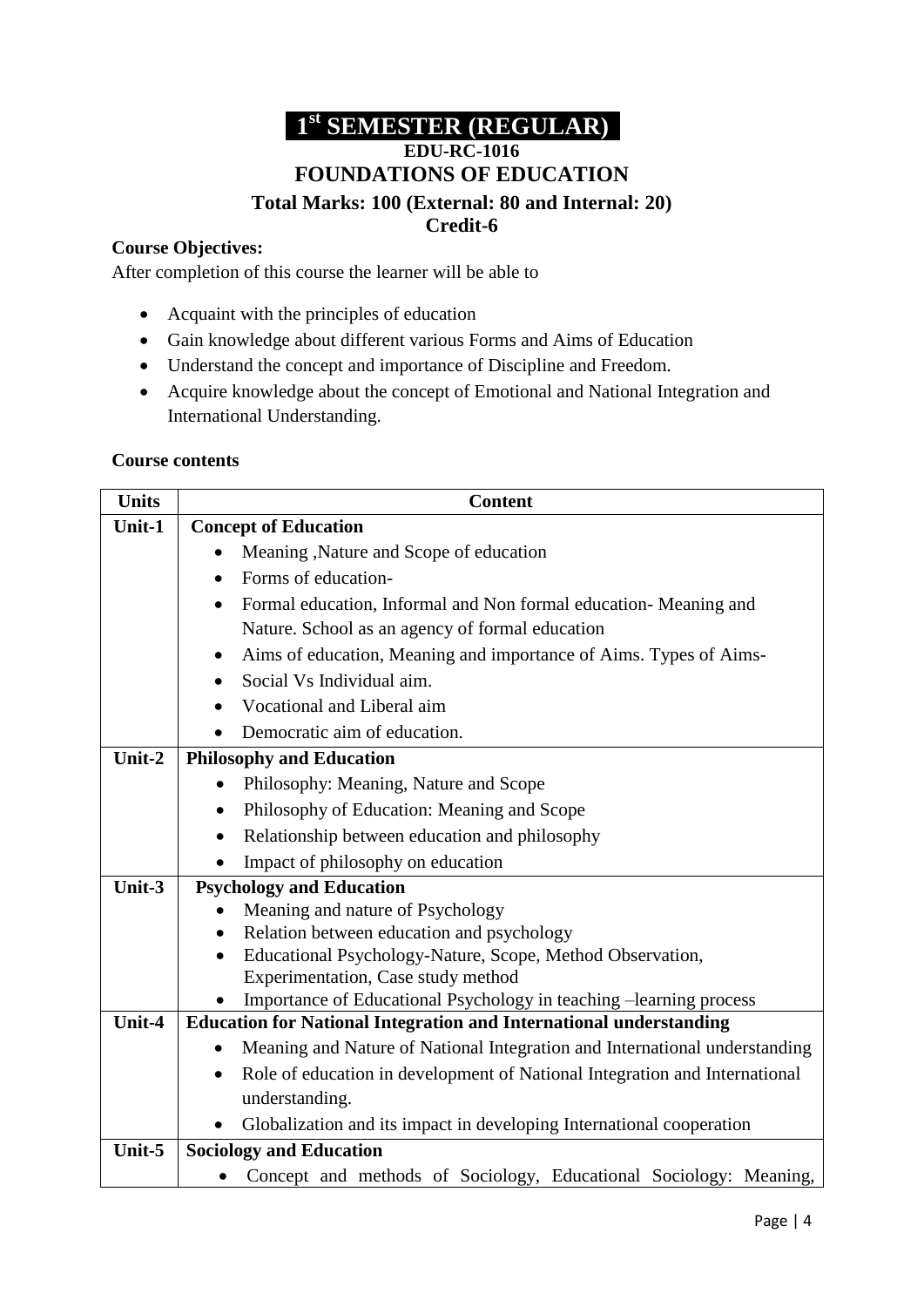| Nature, Scope and Importance, Relation between education and sociology    |  |  |
|---------------------------------------------------------------------------|--|--|
| • Social group: Meaning, Nature and Classification, Importance of Primary |  |  |
| and Secondary Groups                                                      |  |  |
| • Concept of socialization, Education as a socialization process          |  |  |

- Agarwal J.C. (2010). *Theory and Principles of Education.* Delhi: Vikash Publishing House Pvt. Ltd.
- Baruah, J. (2006). *Sikshatatta Adhyayan.* Guwahati: Lawyer's Book Stall.
- Bhatia & Bhatia (1994). *Theory and Principles of Education.* Delhi: Doaba.
- Chatterjee, S. (2012). *Principles and Practice of Modern Education.* Delhi: Books & Allied Ltd.
- Goswami, Dulumoni (2014). *Philosophy of Education.* Guwahati: DVS Publishers.
- Raymont T. (1904). *Principles of Education.* London, New York & Bombay: Longmans, Green & Co.
- Ross J.S. (1945). *The Ground Work of Educational Theory.* London, Toronto, Bombay, Sydney: George G. Harrap & Co. Ltd.
- Safaya R.N. & Shaida B.D. (2010). *Modern Theory and Practice of Education.* New Delhi: Dhanpatrai Publishing Company Pvt. Ltd.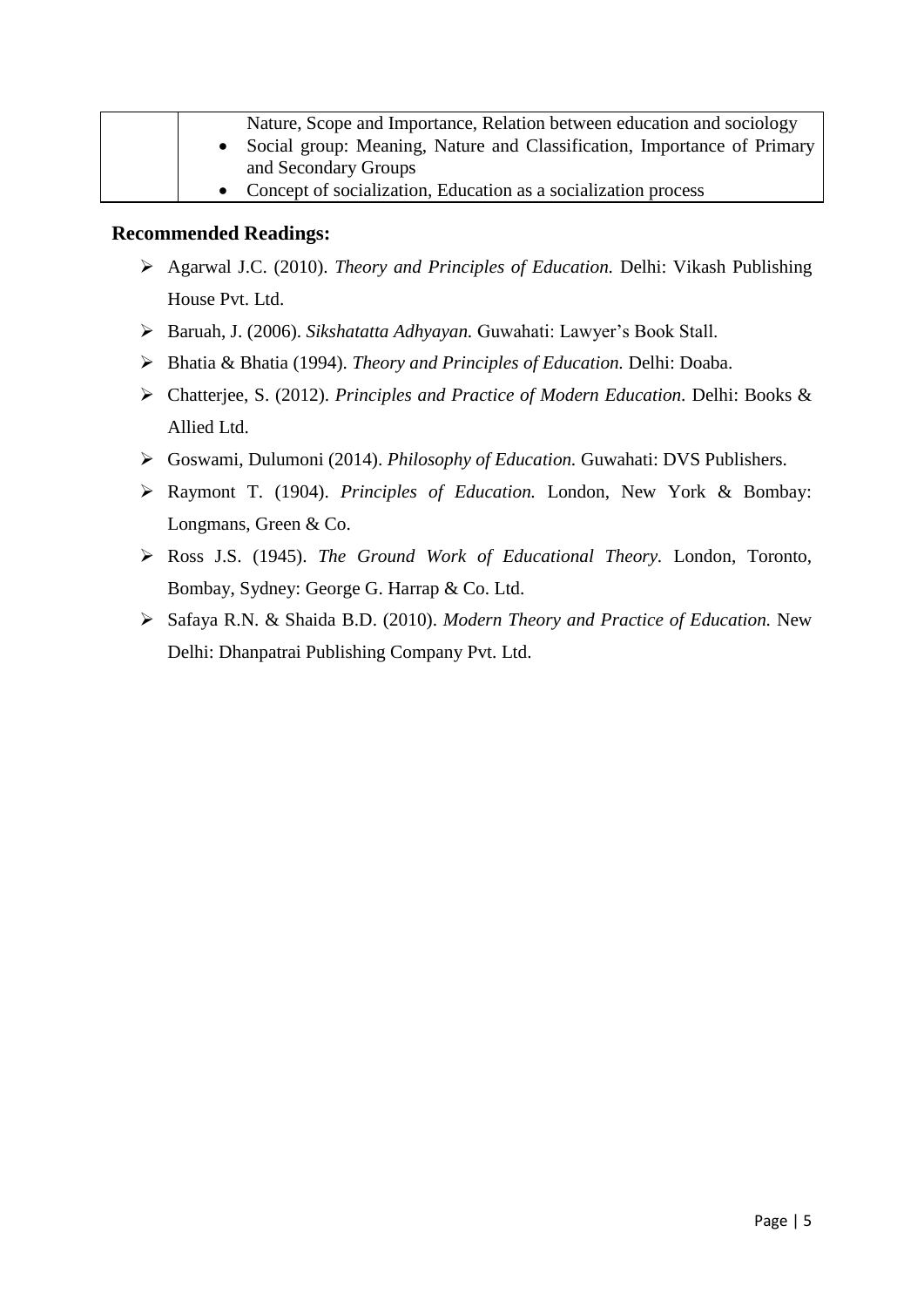### **2 nd SEMESTER (REGULAR) EDU-RC-2016**

### **PSYCHOLOGY OF ADOLESCENTS Total Marks: 100 (External: 80 and Internal: 20) Credit-6**

### **Course Objectives:**

After completion of this course the learner will be able to:

- Enable the students to understand the period of adolescence
- Enable the students to understand the significance of the adolescence period in human life
- Enable the students to know about various problems associated with this stage
- Enable the students to understand the development aspects of adolescence, importance of adolescence period and problems associated with this stage.

### **Course contents**

| <b>Units</b> | <b>Contents</b>                                                                 |
|--------------|---------------------------------------------------------------------------------|
| Unit-1       | Introduction to adolescent psychology                                           |
|              | Meaning and definition of adolescence<br>$\bullet$                              |
|              | Need and importance of studying adolescent psychology<br>$\bullet$              |
|              | $\text{Adolescence} - \text{age of transition}$<br>$\bullet$                    |
|              | Is adolescence a period of storm and stress?                                    |
| Unit-2       | <b>Physical and mental development</b>                                          |
|              | Characteristics of physical development                                         |
|              | Characteristics of mental development                                           |
|              | Educational implications of physical and mental development                     |
| Unit-3       | <b>Social development</b>                                                       |
|              | Characteristics of social development                                           |
|              | Influence of peers in social development                                        |
|              | Factors affecting social adjustment                                             |
| Unit-4       | <b>Emotional and personality development</b>                                    |
|              | Characteristics of emotional development                                        |
|              | Personality changes during adolescence                                          |
|              | Adjustment problems of adolescence                                              |
|              |                                                                                 |
| Unit-5       | <b>Delinquency</b>                                                              |
|              | Meaning, Nature and types of delinquency                                        |
|              | Causes of delinquency - biological, psychological and sociological<br>$\bullet$ |
|              | Role of school, family and society in preventing delinquency<br>$\bullet$       |
|              | Prevention and control of drug addiction                                        |
|              |                                                                                 |

### **Recommended Readings:**

 Chaube, S. P. (2011). *Developmental Psychology*. New Delhi: Neelkamal Publications Ltd.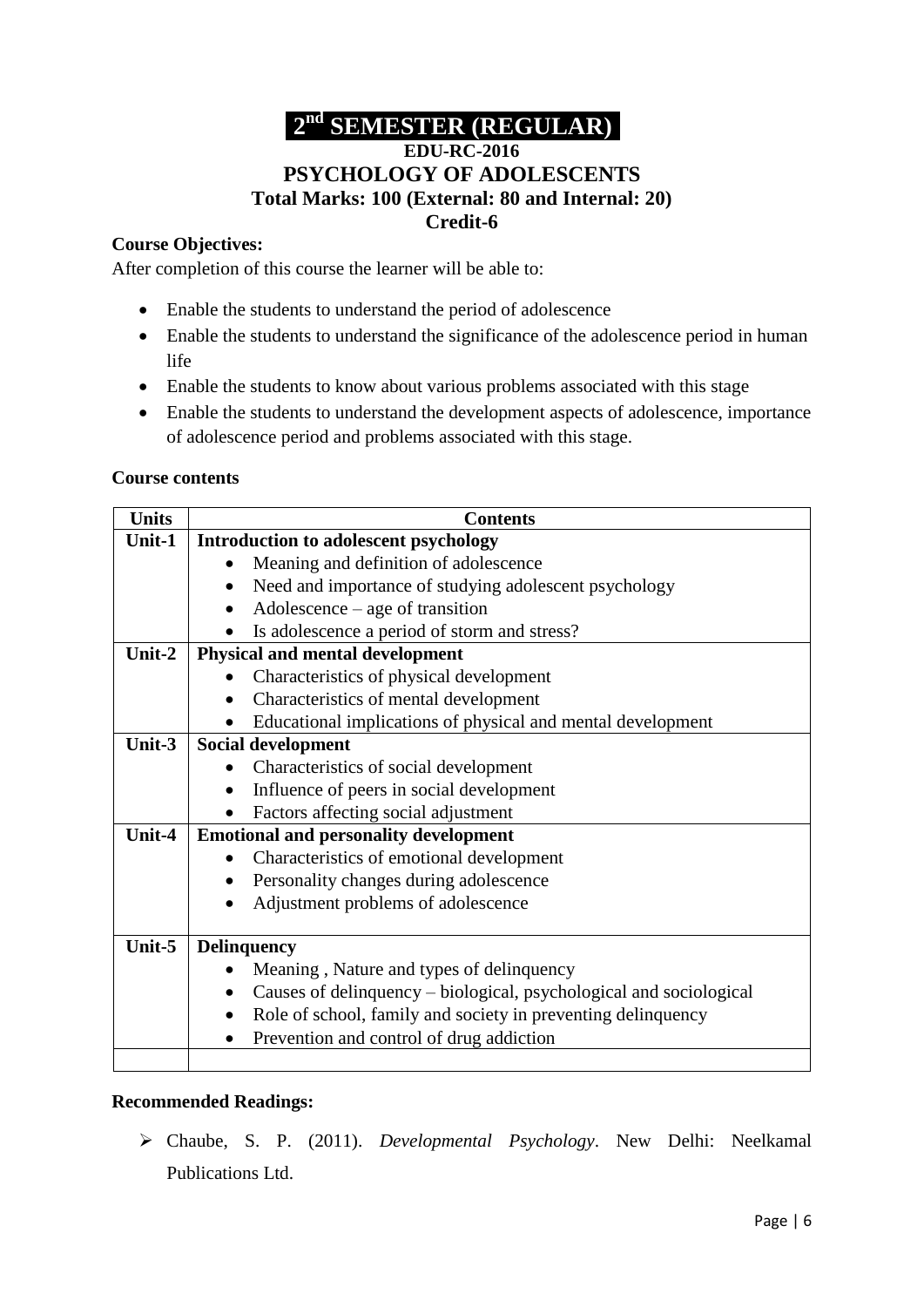- Cole, L. (1936). *Psychology of Adolescence*, New York: Rinchart and Winsten
- Goswami, G. (2008). *Child Development and Child Care.* Guwahati: Arun Prakashan.
- Hurllock, E. B. (1980). *Developmental Psychology-A Life span approach*. New Delhi: Tata McGraw Hill Publishing Com. Ltd.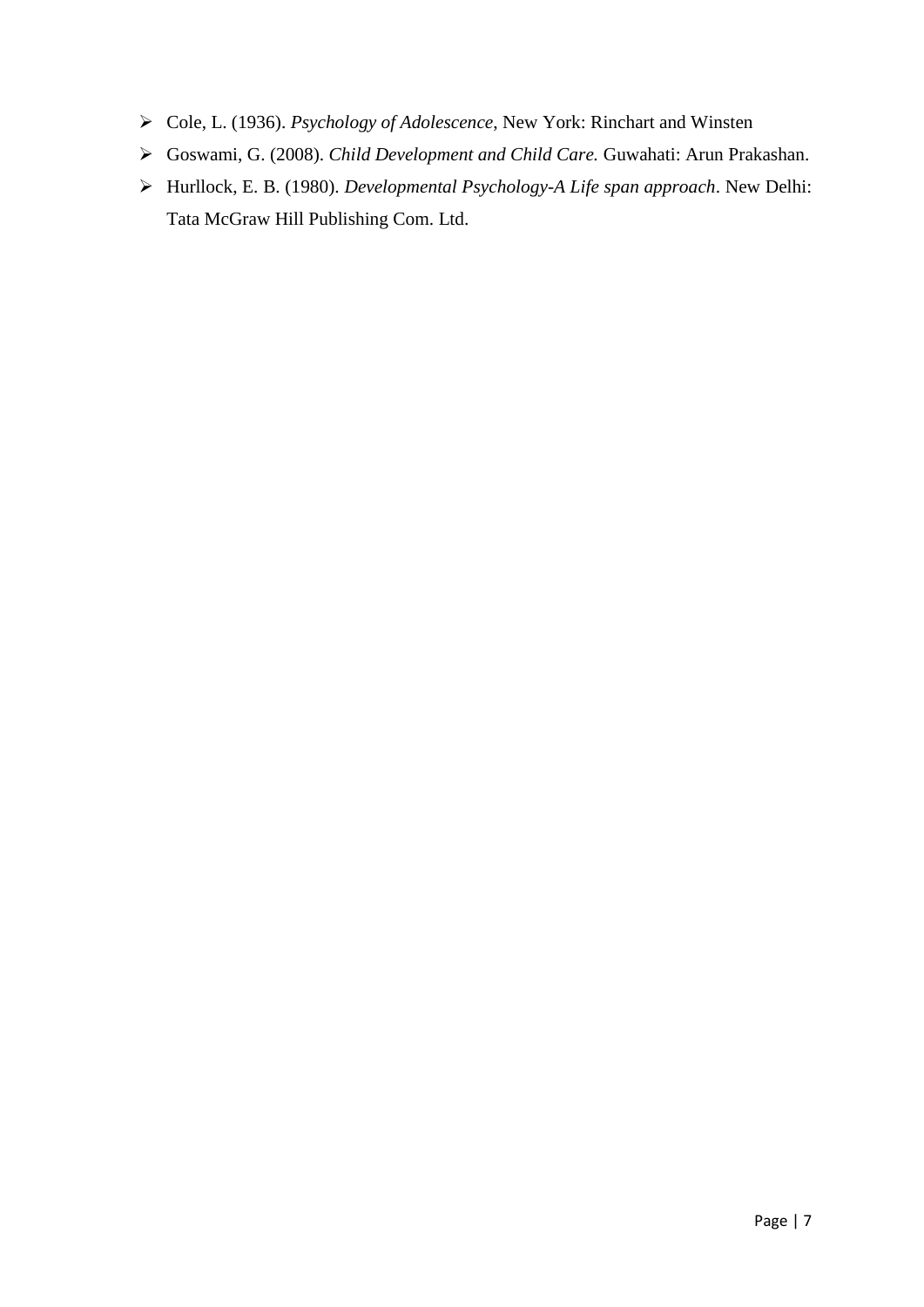# **3 rd SEMESTER (REGULAR)**

### **EDU-RC-3016 GUIDANCE AND COUNSELLING Total Marks: 100 (External: 80 and Internal: 20) Credit-6**

### **Course Objectives:**

After completion of this course the learner will be able to:

- Help the students to understand the concept, need and importance of Guidance and Counselling
- Enable the students to know the different types and approaches to Guidance and Counselling
- Acquaint the students with the organization of guidance service and school guidance clinic
- Enable the learners to understand the challenges faced by the teacher as guidance worker.

### **Course contents**

| Unit   |                                   | <b>Contents</b>                                                           |  |
|--------|-----------------------------------|---------------------------------------------------------------------------|--|
| Unit-1 |                                   | <b>Introduction to Guidance</b>                                           |  |
|        |                                   | Meaning, objectives and scope of guidance                                 |  |
|        | ٠                                 | Need and principles of guidance                                           |  |
|        |                                   | Types of guidance and their importance : Educational guidance, Vocational |  |
|        |                                   | guidance, Personal guidance, Social guidance, Health guidance             |  |
| Unit-2 |                                   | <b>Introduction to Counselling</b>                                        |  |
|        |                                   | Meaning, objectives and scope of counselling                              |  |
|        | $\bullet$                         | Need and principles of counselling                                        |  |
|        |                                   | Types of counselling: Directive, Non-directive and Eclectic counselling   |  |
|        |                                   | Relation between Guidance and Counselling                                 |  |
| Unit-3 | Organization of guidance service  |                                                                           |  |
|        |                                   | Meaning of guidance service                                               |  |
|        | $\bullet$                         | Need and principles of organizing guidance service                        |  |
|        |                                   | Components of guidance service: counselling service, techniques of        |  |
|        |                                   | counselling service                                                       |  |
|        |                                   | Qualities of a good counsellor                                            |  |
| Unit-4 | <b>Guidance needs of students</b> |                                                                           |  |
|        |                                   | Guidance needs of students in relation to home-centred and school-centred |  |
|        |                                   | problems                                                                  |  |
|        |                                   | Group guidance and Group counselling                                      |  |
|        |                                   | Guidance for CWSN                                                         |  |
|        |                                   | <b>School Guidance Clinic</b>                                             |  |
| Unit-5 |                                   | School guidance programme                                                 |  |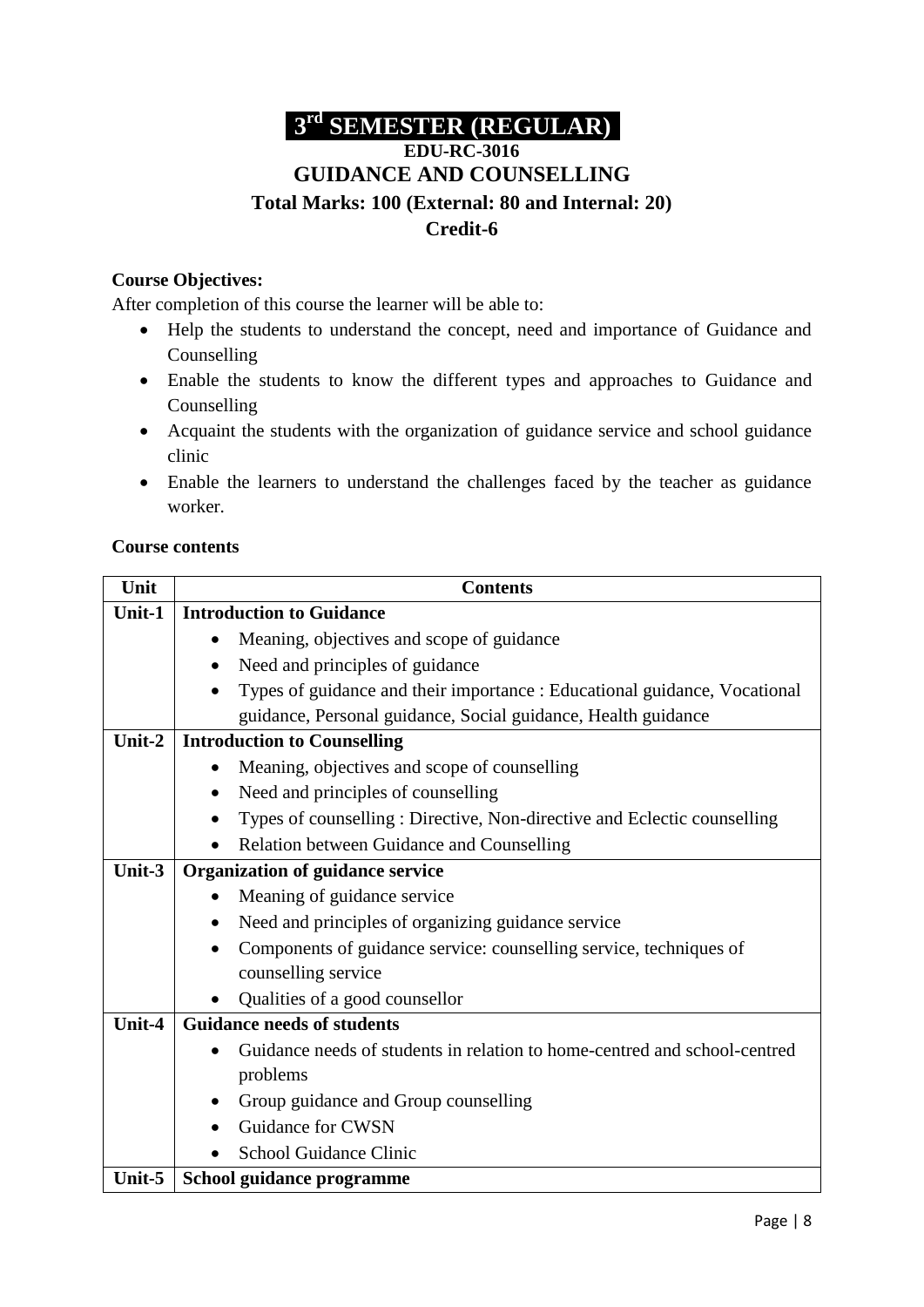|  | • Importance of guidance and counselling cells in educational institutions    |
|--|-------------------------------------------------------------------------------|
|  | • Follow-up Services                                                          |
|  | • Role of the Head of the institution and parents in guidance and counselling |
|  | • Challenges and functions of the teacher as guidance provider/counsellor     |

- Agarwal, Rashmi (2010). *Educational, Vocational guidance and Counselling, Principles, Techniques and programmes*. New Delhi: Shipra Publication.
- Aggarwal J.C. (1989): *Educational and Vocational Guidance and Counselling*. New Delhi: Doaba House.
- Bhatia, K. K. (2009). *Principles of Guidance and Counselling*. New Delhi: Kalyani Publishers.
- Goswami, M. (2015). *Nirdexona aru Paramorxodan*. Guwahati: Ashok book stall.
- Kalita, Utpal (2017). *Nirdexona aru Poramorxodan*. Guwahati: Shanti Prakashan.
- Kochhar, S. K. (2010). *Educational and vocational guidance in secondary schools*. New Delhi: Starling Publishers Pvt. Ltd.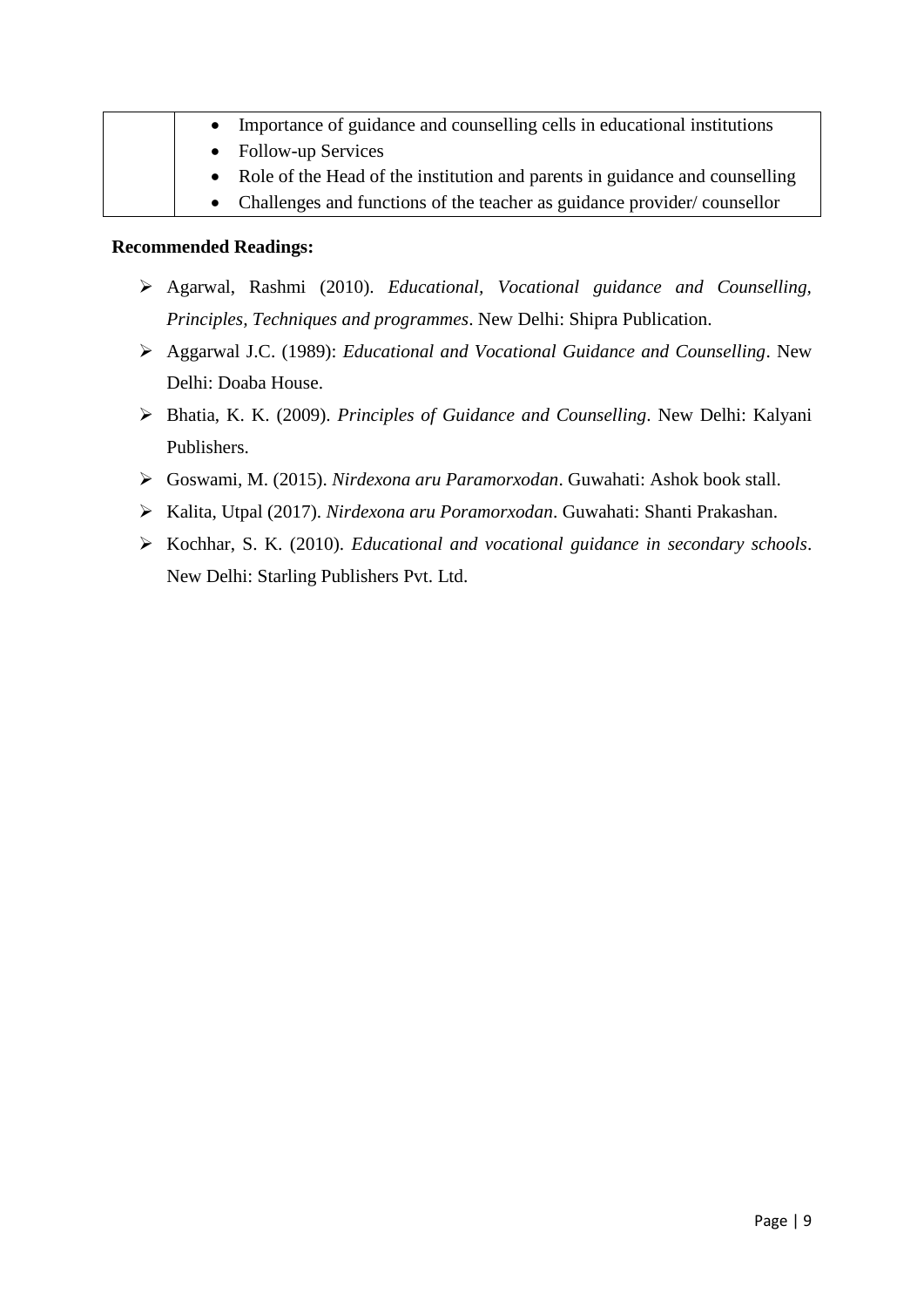### **EDU-SEC- 3014**

### **PUBLIC SPEAKING SKILL**

### **Credit – 4**

### **Course Outcome:**

After completing this course, students will be able to acquire the capacities of public speaking skill.

### **Course contents**

### **a. Theory (2 Credits)**

| <b>Units</b> | <b>Contents</b>                                                                           |  |  |
|--------------|-------------------------------------------------------------------------------------------|--|--|
| Unit-1       | <b>Public Speaking and Communication Skill</b>                                            |  |  |
|              | Meaning and Importance of Public Speaking                                                 |  |  |
|              | Components of Public Speaking: Illustration, Voice modulation, The Power<br>$\bullet$     |  |  |
|              | of Pause, Visual Aids, Sense of humour, Articulation                                      |  |  |
|              | Principles of Effective Public Speaking: Principle of Preciseness, Principle<br>$\bullet$ |  |  |
|              | of Clarity, Principle of Completeness, Principle of Consciousness, Principle              |  |  |
|              | of Adaption                                                                               |  |  |
|              | Ways of becoming Better Public Speaker<br>$\bullet$                                       |  |  |
|              | Concept and Nature of Communication<br>$\bullet$                                          |  |  |
|              | <b>Communication Cycle</b><br>$\bullet$                                                   |  |  |
|              | Types of Communication: Verbal and non-Verbal<br>٠                                        |  |  |
|              | <b>Barriers of Communication</b><br>$\bullet$                                             |  |  |
|              | Ways of Effective Communication                                                           |  |  |
| Unit-2       | Personality Development and Motivation as Means for Effective Public                      |  |  |
|              | <b>Speaking</b>                                                                           |  |  |
|              | Concept and Nature of Personality                                                         |  |  |
|              | Types of Personality: Extrovert and Introvert                                             |  |  |
|              | Traits of Personality needed for Effective Public Speaking: Openness to                   |  |  |
|              | Change, Agreeableness, Extroversion, Sociability, Emotional Stability,                    |  |  |
|              | Liveliness, Reasoning, Warmth                                                             |  |  |
|              | Role of Personality in Effective Communication<br>$\bullet$                               |  |  |
|              | <b>Concept of Balanced Personality</b><br>$\bullet$                                       |  |  |
|              | Meaning and Nature of Motivation<br>$\bullet$                                             |  |  |
|              | Kinds of Motivation: Natural or Intrinsic Motivation and Artificial or                    |  |  |
|              | <b>Extrinsic Motivation</b>                                                               |  |  |
|              | Ways or means of motivating audience                                                      |  |  |

### **b. Practical (2 Credits)**

Students shall prepare a write-up based on topic selected for speech.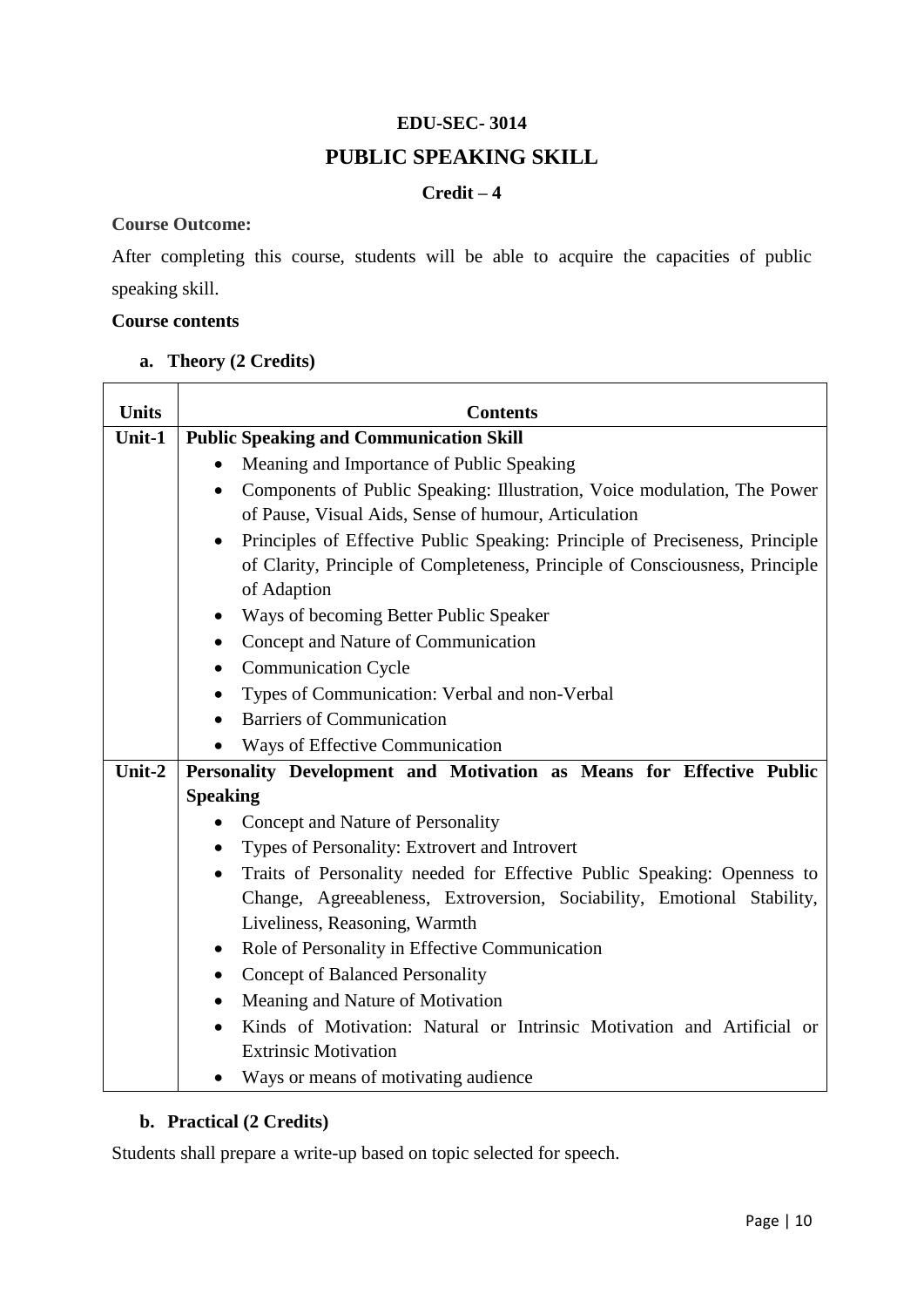### *Guidelines:*

- The students will be trained on public speaking
- Teachers will give demonstrations on public speaking
- It will cover: Style of presentation, voice modulation, body language, communication with audience, eye contact
- Topics of speech will be selected by the students discussing with teachers.
- Topic of write-up will be decided by the internal examiner.
- Word limit for the write-up is maximum 2000.

### **Mode of Delivery:**

Teachers should use lecture, demonstration and any other method as per required for explaining the contents for the students.

### **Evaluation Plan:**

- For theory part, written examination will be conducted with 50 marks.
- Evaluation for practical examination (Public Speaking Skill+Write-up of the speech) will be done by an External Examiner.

- Mangal, S. K. (2013). *Essentials of Educational Psychology.* Delhi: PHI Learning Private Limited.
- Manoharan, P. K. (2008). *Education and Personality Development.* New Delhi: APH Publishing Corporation.
- Morgan, Clifford T. (1993). *Introduction to Psychology.* New Delhi: Tata McGraw Hill Publishing Company Limited.
- Nikitina, Arina (2011). *Successful Public Speaking.* Arina Nikitina & bookboon.com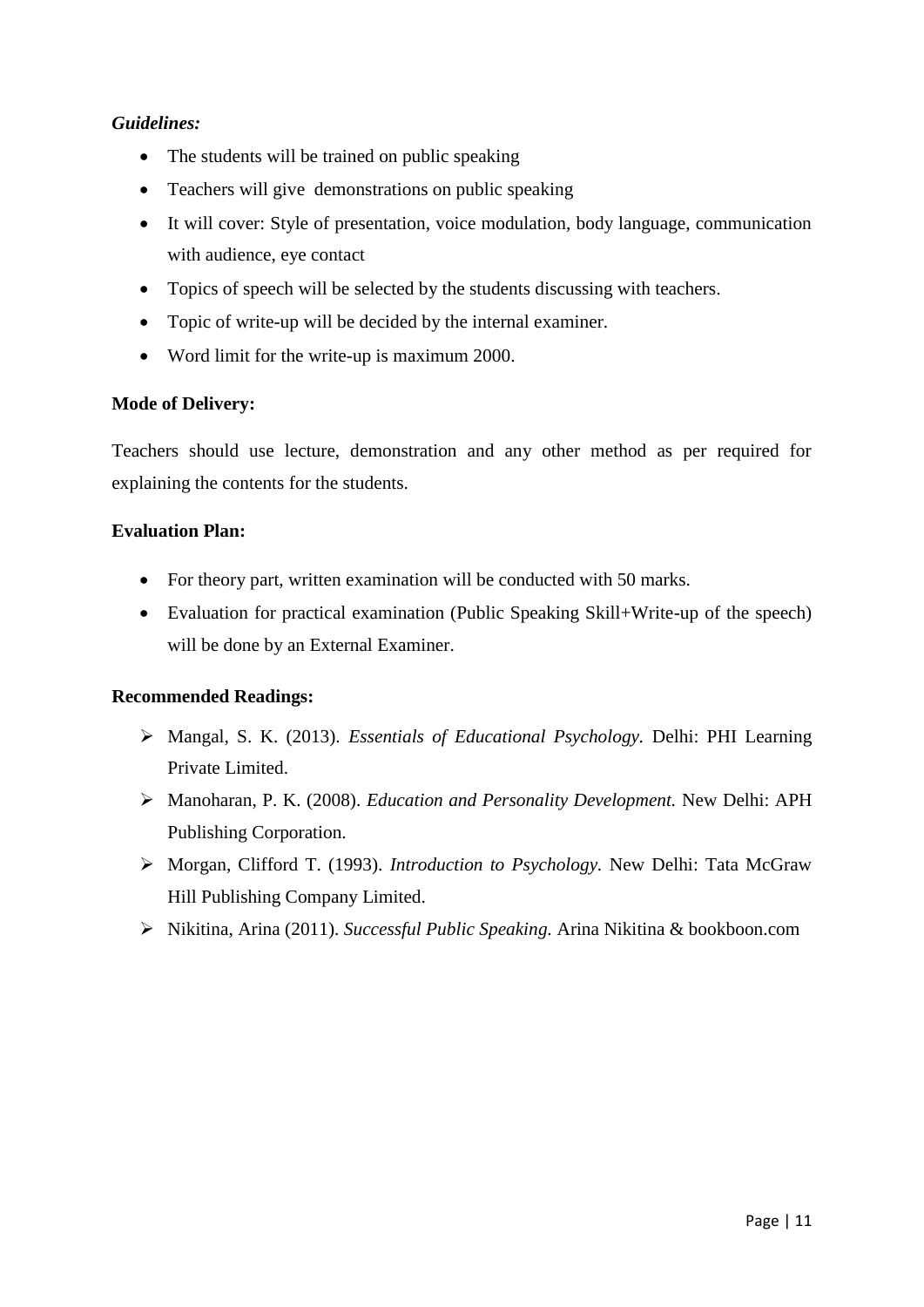### **4 th SEMESTER (REGULAR) EDU-RC-4016 HISTORY OF EDUCATION IN INDIA Marks: 100 (External: 80 Internal: 20)**

### **CREDIT: 6**

### **Course Objectives:**

After completion of this course the learner will be able to:

- Analyse the education system during British Period
- Understand the Educational situation during the time of Independence
- Explain the recommendations and educational importance of different Education Commission and Committees in post Independent India
- Analyse the National Policy on Education in different tomes
- Accustom with the recent Educational Development in India.

#### **Course contents**

| <b>Units</b> | <b>Content</b>                                                        |  |  |
|--------------|-----------------------------------------------------------------------|--|--|
| Unit-1       | <b>Education in British India</b>                                     |  |  |
|              | The Beginning                                                         |  |  |
|              | The Charter Act of 1813                                               |  |  |
|              | The Anglicists-Orientalists Controversy                               |  |  |
|              | Macaulay's Minute, 1835                                               |  |  |
|              | Downward Filtration Theory<br>$\overline{\phantom{0}}$                |  |  |
|              | Wood Despatch of 1854                                                 |  |  |
|              | Background of the Despatch                                            |  |  |
|              | Recommendations                                                       |  |  |
|              | Implementation of the Despatch                                        |  |  |
|              | <b>Indian Education Commission-1882</b>                               |  |  |
|              | Appointment of Indian Education Commission                            |  |  |
|              | Background for appointing the Commission                              |  |  |
|              | <b>Major Recommendations</b>                                          |  |  |
|              | Criticism of the Commission                                           |  |  |
| Unit-2       | Raise of Nationalism and its impact on Education                      |  |  |
|              | Initiative of Gopalkrishna Gokhle, Gokhale's Bill for Compulsory      |  |  |
|              | Primary Education-1910-1912                                           |  |  |
|              | All India Educational Conference, Wardha, 1937<br>$\bullet$           |  |  |
|              | Gandhijis Basic Education - Concept, Philosophy and Salient Features, |  |  |
|              | Criticism of the Basic Education                                      |  |  |
| Unit-3       | Development of Indian Education: Post Independence I                  |  |  |
|              | <b>University Education Commission-1948</b>                           |  |  |
|              | Appointment of University Education Commission                        |  |  |
|              | Aims of University Education                                          |  |  |
|              | Recommendations of the Commission                                     |  |  |
|              | Evaluation of the Recommendations                                     |  |  |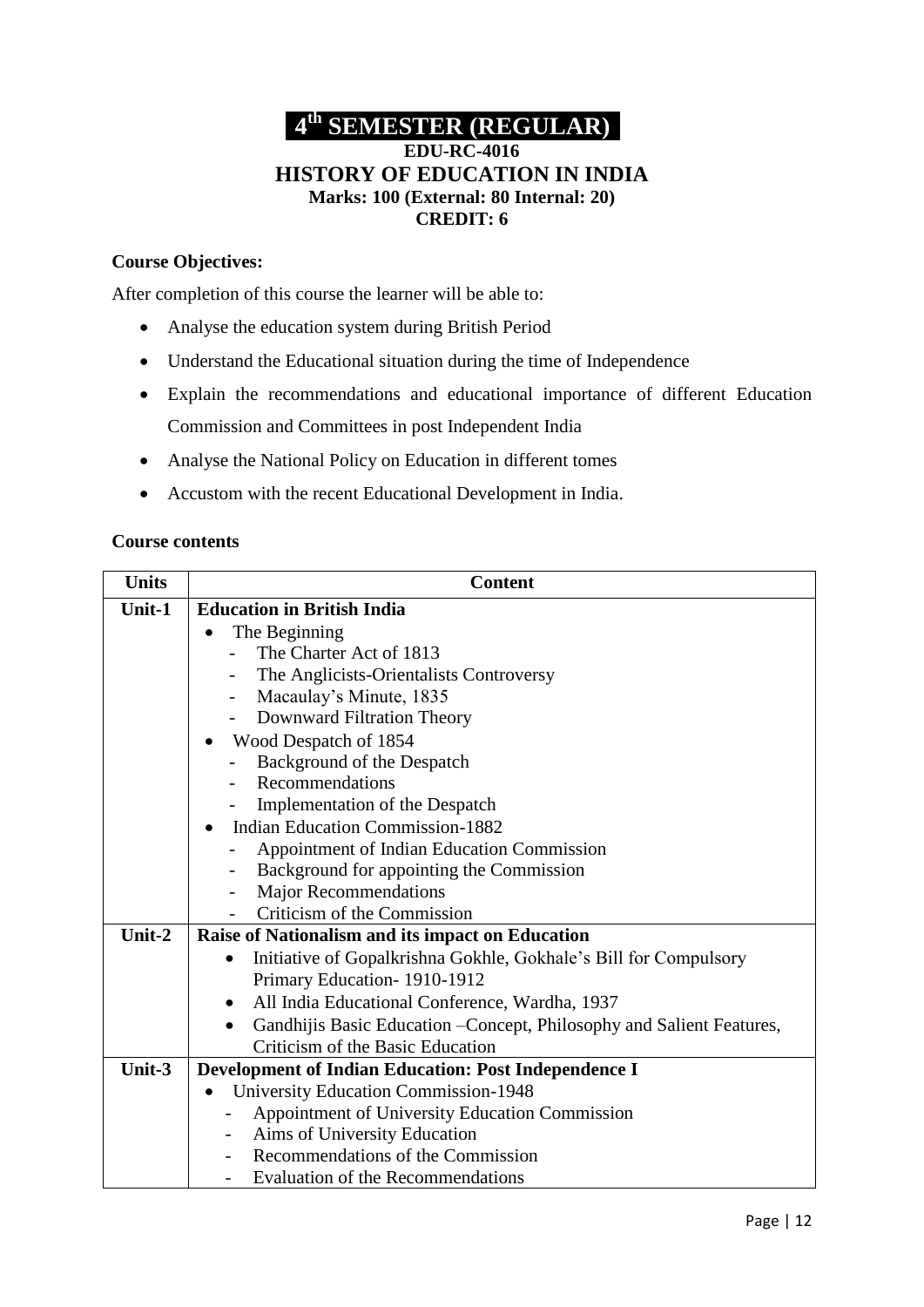|           | Secondary Education Commission-1952-53                             |
|-----------|--------------------------------------------------------------------|
|           | Appointment of Secondary Education Commission                      |
|           | Aims and Objectives of Secondary Education                         |
|           | Defects of Secondary Education                                     |
|           | Recommendations of the Commission                                  |
|           | Evaluation of the Recommendations of the Commission                |
| Unit-4    | <b>Development of Indian Education: Post Independence-II</b>       |
|           | Education Commission-1964-66                                       |
|           | Major Recommendations and its effects on existing Indian education |
|           | National Policy of Education-1986                                  |
|           | Background                                                         |
|           | <b>Major Recommendations</b>                                       |
|           | Impact on Indian Education                                         |
| Unit $-5$ | <b>Recent Developments in Indian Education</b>                     |
|           | The National Knowledge Commission's Report                         |
|           | Major recommendation and its implementation                        |
|           | National Curriculum Framework, 2005                                |
|           | Government Programmes of Education: SSA, RMSA and RUSA             |
|           | The Right to Education Act, 2009 and its implementation.           |

- Aggarwal, J.C. (2004). *Landmarks in the History of the Modern Indian Education*. New Delhi: Vikas Publishing House Pvt. Ltd.
- Chaube, S. P. and Chaube, A. (2005). *Education in Ancient and Medieval India*. New Delhi: Vikas Publishing House Pvt. Ltd.
- Dash, B.N. (2014). *History of Education in India*. New Delhi: Dominant Publishers and Distributors Pvt. Ltd.
- Ghosh, Suresh C. (2007). *History of Education in India.* New Delhi: Rawat Publications.
- Thakur, A.S. and Thakur, A. (2015). *Development of Education System in India: Problems and Prospects.* Agra: Agarwal Publications.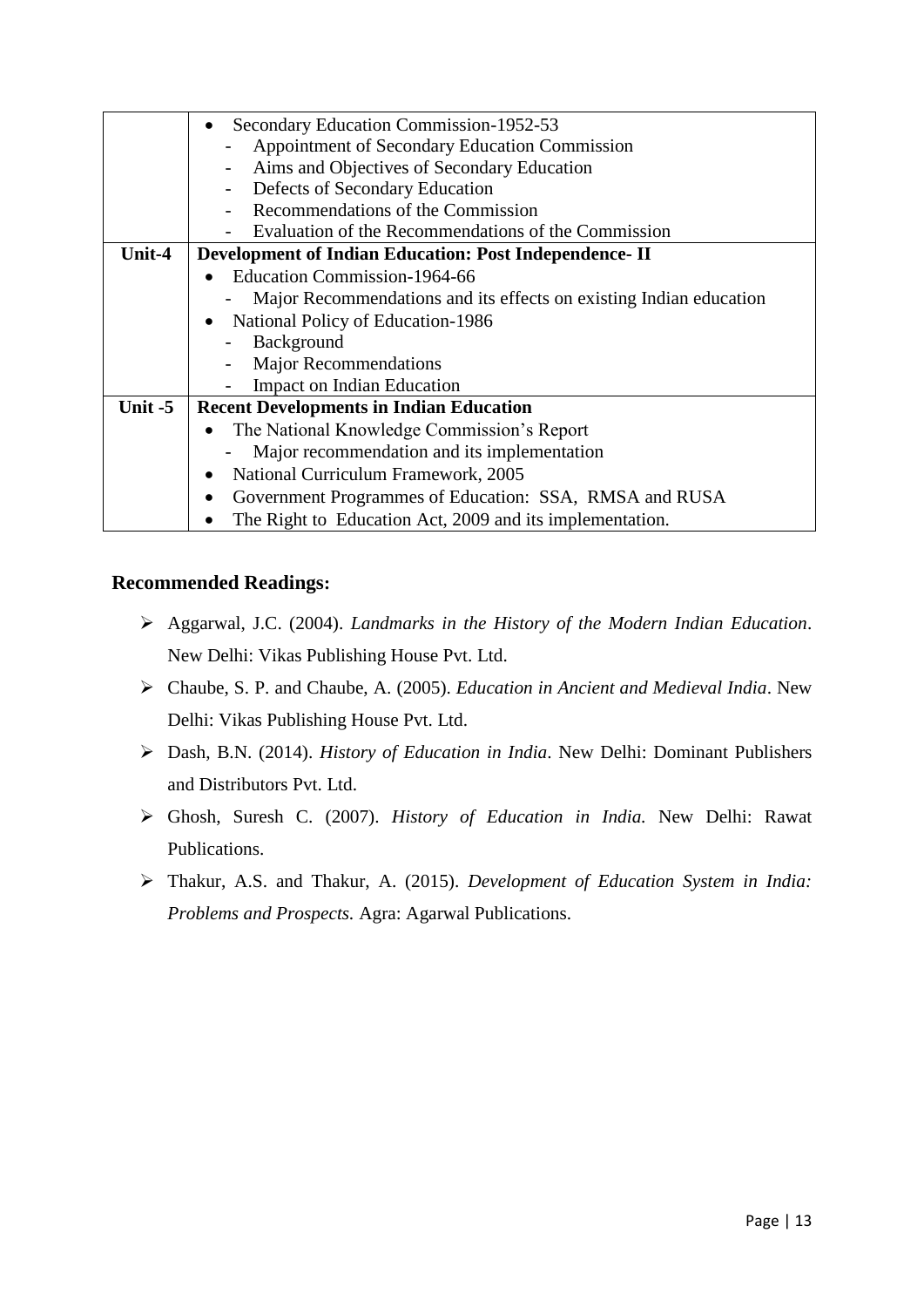### **EDU-SE-4014 WRITING BIODATA AND FACING AN INTERVIEW Credit- 4**

### **Course Outcome:**

After completing this course, students will be able to write a bio-data scientifically and will develop confidence to face different types of interview.

### **Course contents**

### **a. Theory (2 Credits)**

| Units     | <b>Contents</b>                                                                          |  |  |
|-----------|------------------------------------------------------------------------------------------|--|--|
| Unit-1    | Bio-data                                                                                 |  |  |
|           | Meaning, Purpose and Types of Bio-data                                                   |  |  |
|           | Components of Bio-data                                                                   |  |  |
|           | Bio-data: Do's and Do not's                                                              |  |  |
|           | Meaning of Resume and Curriculum Vitae                                                   |  |  |
|           | Differences among Bio-data, Resume and Curriculum Vitae                                  |  |  |
|           | How to write a Good Academic Bio-data                                                    |  |  |
| Unit- $2$ | <b>Interview</b>                                                                         |  |  |
|           | Meaning and objectives of Interview                                                      |  |  |
|           | Different types of Interview: Structured interview, Unstructured interview,<br>$\bullet$ |  |  |
|           | Job-related interview                                                                    |  |  |
|           | Characteristics of good interview<br>$\bullet$                                           |  |  |
|           | Importance of interview                                                                  |  |  |
|           | Skills of facing interview                                                               |  |  |

### **b. Practical (2 credits):**

Students shall write a bio-data to face interview.

### *Guidelines:*

- The teachers will have to guide the students in writing their Bio-data, if necessary outside experts may also be invited to train the students in writing the Bio-data.
- Teachers will guide the students to differentiate amongst Bio-data, Resume and Curriculum Vitae (CV).
- Teachers will explain the style and skill of appearing a formal interview.
- Students will practice mock interview within the classroom.

### **Mode of Delivery:**

Teachers should use lecture, demonstration and any other method as per required for explaining the contents for the students.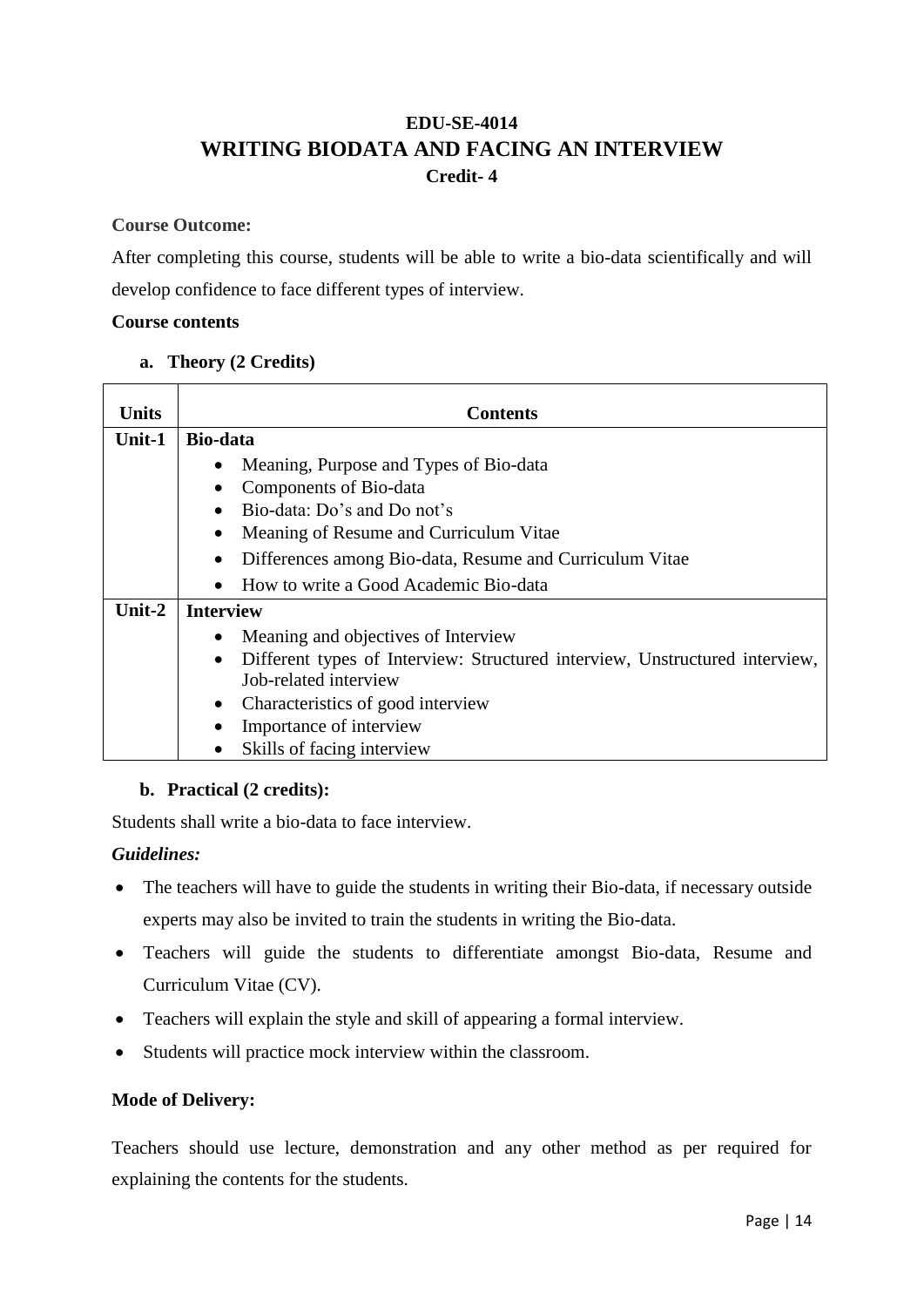### **Evaluation Plan:**

- For theory part, written examination will be conducted with 50 marks.
- For Practical part, evaluation (Submission of Prepared Bio-data+ Facing an Interview) will be done by an External Examiner.

- Innes, James (2009). *The CV Book-Your Definite Guide to Writing the Perfect CV.*  Prentice Hall.
- Kothari, C. R. (2004). *Research Methodology: Methods and Techniques.* New Age International.
- Sidhu, Kulbir Singh (1984). *Methodology of Research in Education.* New Delhi: Sterling Publisher's Private Limited.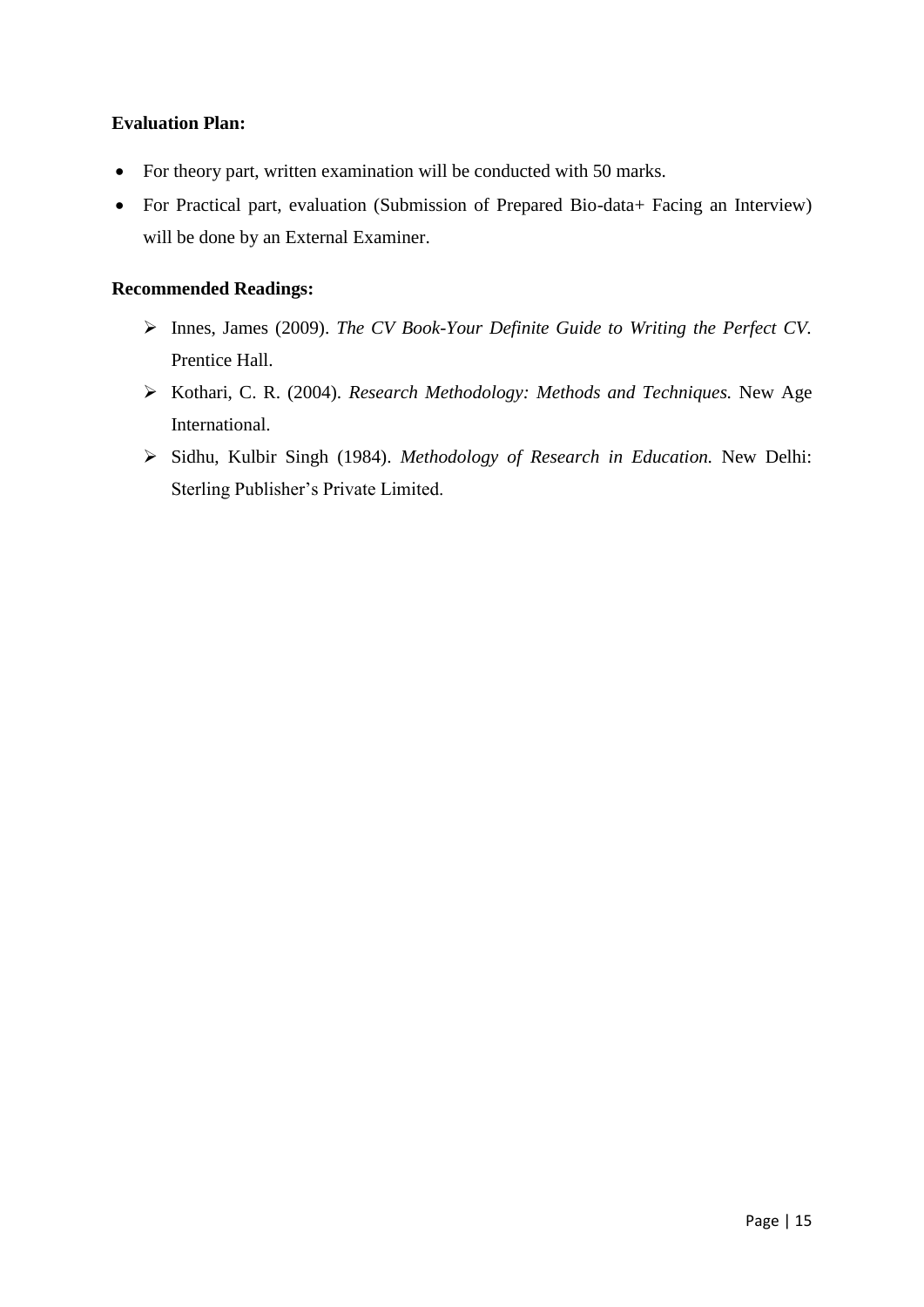# **5 th SEMESTER (REGULAR)**

#### **Instruction:**

- Students will have to select **one paper** from four alternatives DSE papers (EDU-DSE-5016/EDU-DSE-5026/EDU-DSE-5036/EDU-DSE-5046).
- The Regular Course students other than Education Regular can select EDU-RG-5016.

### **EDU-DSE-5016 CONTINUING EDUCATION Total Marks: 100 (External: 80 and Internal: 20) Credit-6**

#### **Course Objectives:**

After completion of this course the learner will be able to:

- Know the concept, objectives, scope and significance of continuing education in the context of present scenario.
- Understand about different aspects and agencies of continuing education.
- Realize different methods and techniques as well as issues of continuing education.
- Know the meaning of open education and realise the importance of open school and open universities in continuing education.
- Understand the development of adult education in India, kinds of adult education and different problems of adult education.

#### **Course Contents**

| <b>Units</b> | <b>Contents</b>                                                            |
|--------------|----------------------------------------------------------------------------|
| Unit-1       | <b>Continuing Education</b>                                                |
|              | Continuing Education: Meaning, Nature and objectives<br>$\bullet$          |
|              | Functions and Scope of Continuing education<br>$\bullet$                   |
|              | Significance of continuing education<br>$\bullet$                          |
|              | Meaning and nature of different Aspects Continuing education:<br>$\bullet$ |
|              | Fundamental education, Adult education, Social education &                 |
|              | Extension education                                                        |
|              | • Agencies of continuing education                                         |
| Unit-2       | <b>Methodologies and Issues of Continuing Education</b>                    |
|              | Different methods of Continuing education<br>$\bullet$                     |
|              | Strategies and devices of continuing education<br>$\bullet$                |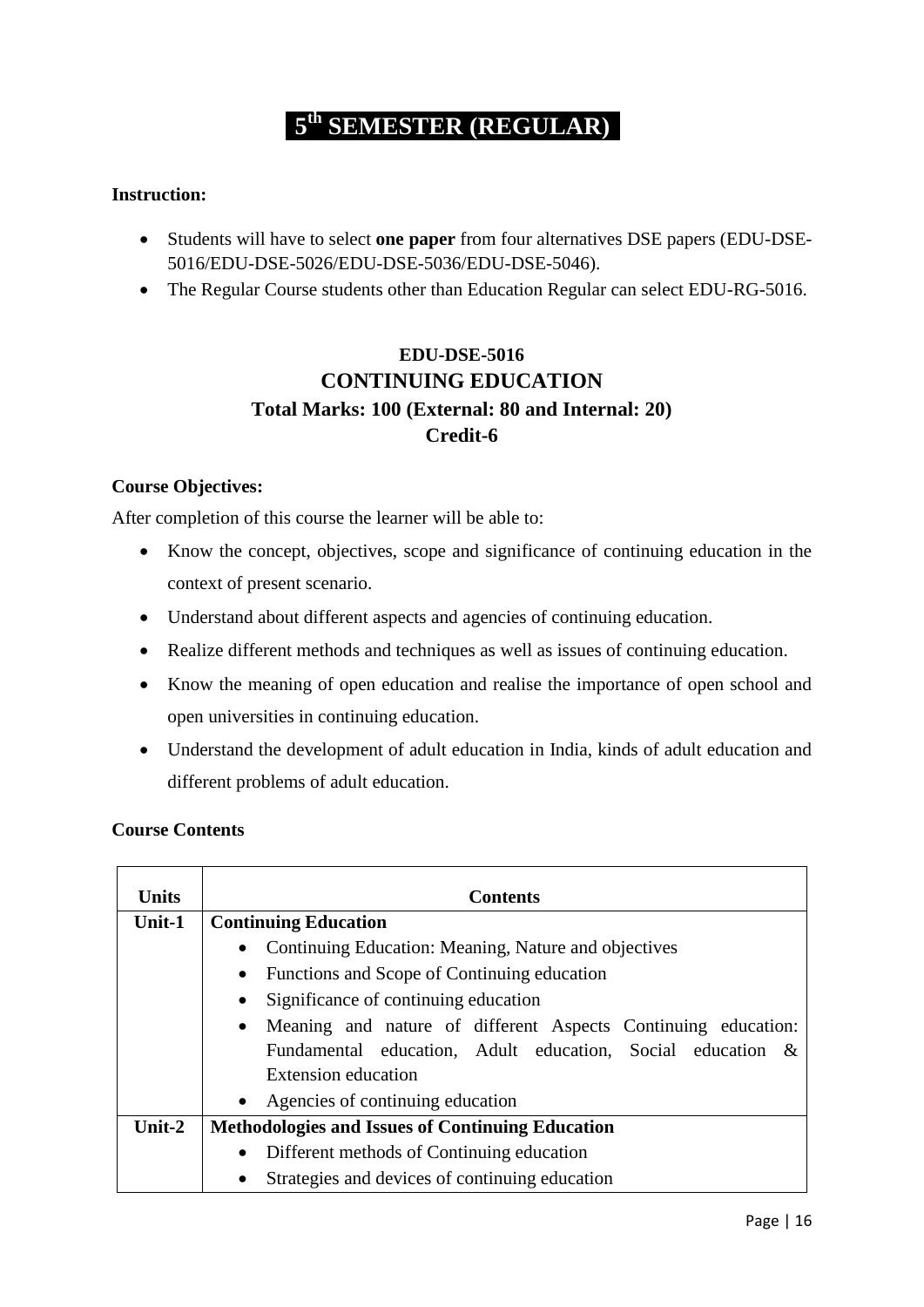|        | • Role of Mass-media in continuing education                                           |
|--------|----------------------------------------------------------------------------------------|
|        | Issues of continuing education in India                                                |
| Unit-3 | <b>Open Education</b>                                                                  |
|        | Open Education: Meaning, Characteristics, Objectives and Types                         |
|        | Open School: Meaning and role of NIOS                                                  |
|        | University: Meaning, Characteristics,<br><b>Objectives</b><br>Open<br>and<br>$\bullet$ |
|        | development                                                                            |
|        | Role of Open university in Continuing education                                        |
| Unit-4 | <b>Adult Education</b>                                                                 |
|        | Meaning and Development of Adult education in India<br>$\bullet$                       |
|        | Different kinds of adult education in India<br>$\bullet$                               |
|        | Methods of Teaching adults                                                             |
|        | Planning adult education programmes in Assam for empowerment of<br>$\bullet$           |
|        | rural women                                                                            |
|        | Problems and Solution of Adult Education in India<br>$\bullet$                         |
| Unit-5 | <b>Recent Literacy programmes in India</b>                                             |
|        | Changing concept of Literacy<br>$\bullet$                                              |
|        | National Literacy Mission 1988<br>$\bullet$                                            |
|        | <b>Total Literacy Campaign and Post Literacy programme</b>                             |
|        | <b>Shakshar Bharat Mission</b>                                                         |

- Aggarwal, J. C. (2008). *Adult Education*. Delhi: Doaba House.
- Chandra, Dr. Soti Shivendra (2005). *Adult and Non-Formal Education*. Delhi: Surajeet Publications.
- Das, Dr. Lakshahira (1999). *Adult Continuing Education.* Guwahati: Amrita Prakashan.
- Goswami, Dulumoni (2009). *Literacy and Development*. Guwahati: DVS Publishers.
- Kalita, Utpal (2015). *Abirata Siksha Aaru Durattwa Siksha*. Guwahati: Shanti Prakashan.
- Kaur & Sood (2009). *Adult and Non-Formal Education*. Ludhiana: Tandon Publishers.
- Mohanty, S. (2012). *Lifelong and Adult Education*. New Delhi: APH Publishing House.
- Talukdar, B. K. (1993). *Adult Education: Concepts & Methods*. Guwahati: Bina Library.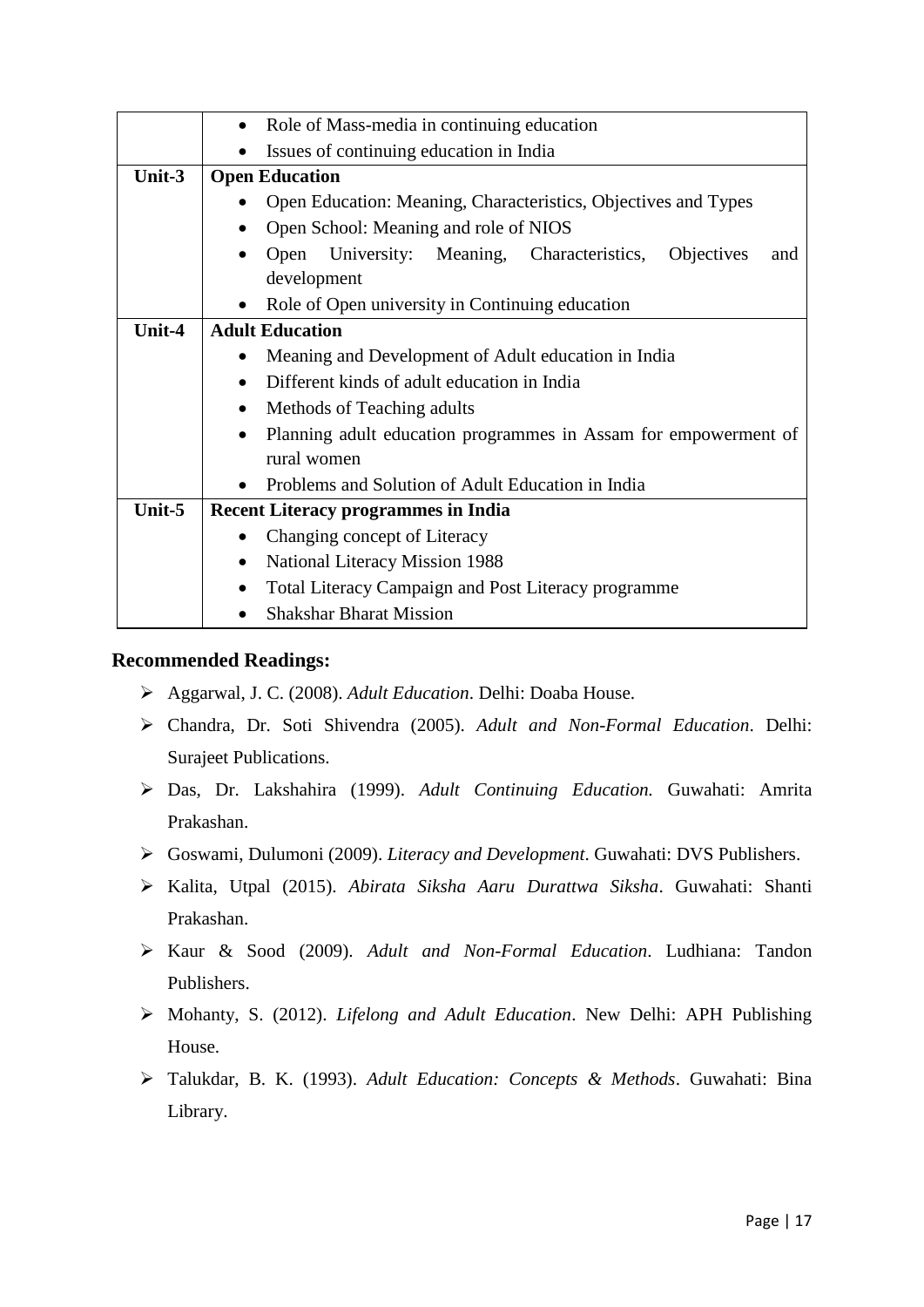### **EDU-DSE-5026 DEVELOPMENTAL PSYCHOLOGY Total Marks: 100 (External: 80 and Internal: 20) Credit-6**

### **Course Objectives:**

After completion of this course the learner will be able to:

- Enable the students to understand the basic concepts relating to development
- Acquaint the students about heredity and environmental factors affecting pre-natal development
- Enable the students to understand the development aspects during infancy and childhood
- Enable the students to understand the development aspects of adolescence, importance of adolescence period and problems associated with this stage.

#### **Course contents**

| <b>Units</b> | <b>Topics</b>                                                       |
|--------------|---------------------------------------------------------------------|
| Unit-1       | <b>Introduction to Developmental Psychology</b>                     |
|              | Meaning, definition, nature and scope of developmental psychology   |
|              | Different methods of studying developmental psychology<br>$\bullet$ |
|              | Hereditary and other factors that affect pre-natal development<br>٠ |
|              | Periods of pre-natal development                                    |
|              | Characteristics of pre-natal development                            |
|              | Precautionary measures to be taken in pre-natal development         |
| Unit-2       | <b>Infancy</b>                                                      |
|              | Characteristics of infancy                                          |
|              | Different developmental aspects during infancy                      |
|              | Physical development                                                |
|              | Cognitive development                                               |
|              | Motor development                                                   |
|              | Language development                                                |
|              | <b>Emotional development</b><br>$\qquad \qquad -$                   |
|              | Conditions that affect parental attitude towards the infant         |
|              | Role of family in the development of infants                        |
| Unit-3       | <b>Childhood</b>                                                    |
|              | Characteristics of childhood                                        |
|              | Developmental tasks of childhood<br>$\bullet$                       |
|              | Physical development of early and late childhood                    |
|              | Emotional development of early and late childhood                   |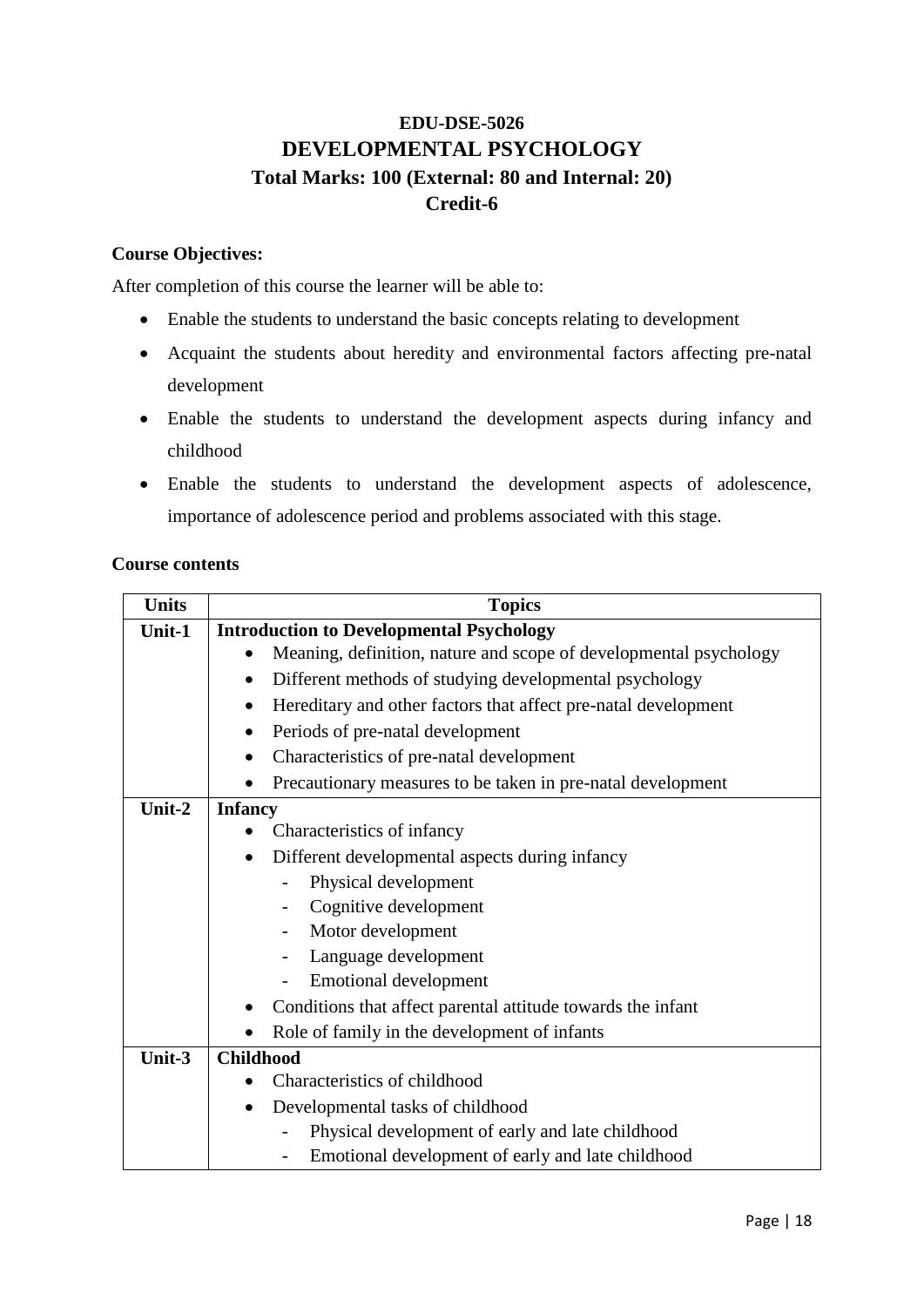|        | Influence of family and school in social and personality development in |
|--------|-------------------------------------------------------------------------|
|        | childhood                                                               |
| Unit-4 | Adolescence                                                             |
|        | Meaning and definition of adolescence                                   |
|        | Need and importance of studying adolescence<br>$\bullet$                |
|        | Characteristics of adolescence                                          |
|        | Developmental tasks of adolescent period                                |
|        | $\text{Adolescence} - \text{age of transition}$<br>$\bullet$            |
|        | Physical changes during adolescence                                     |
|        | Intellectual development during adolescence                             |
| Unit-5 | <b>Social, Emotional and Personality Development of Adolescence</b>     |
|        | Social development during adolescence<br>$\bullet$                      |
|        | Role of family, school and peers in the development of adolescence      |
|        | Emotionality during adolescence                                         |
|        | Personality development during adolescence                              |
|        | Adjustment problems and juvenile delinquency                            |

- Bee, H. and Denise Boyd (2006). *The Developing Child*. New Delhi: Pearson Education Inc. India edition
- Chaube, S. P. (2011). *Developmental Psychology*. New Delhi: Neelkamal Publications Ltd.
- Cole, L. (1936). *Psychology of Adolescence*, New York: Rinchart and Winsten
- Goswami, Devi & Kalita (2016). *Bikashit Manobignan.* Guwahati: Shanti Prakashan.
- Goswami, G. (2008). *Child Development and Child Care.* Guwahati: Arun Prakashan.
- Hurllock, E. B. (1980). *Developmental Psychology-A Life span approach*. New Delhi: Tata McGraw Hill Publishing Com. Ltd.
- Hurlock, E.B. (1942). *Child Development*. New Delhi: Tata McGraw Hill Publishing Com. Ltd
- Thompson, G.G. (1969). *Child Psychology*. Bombay: The Times of India Press.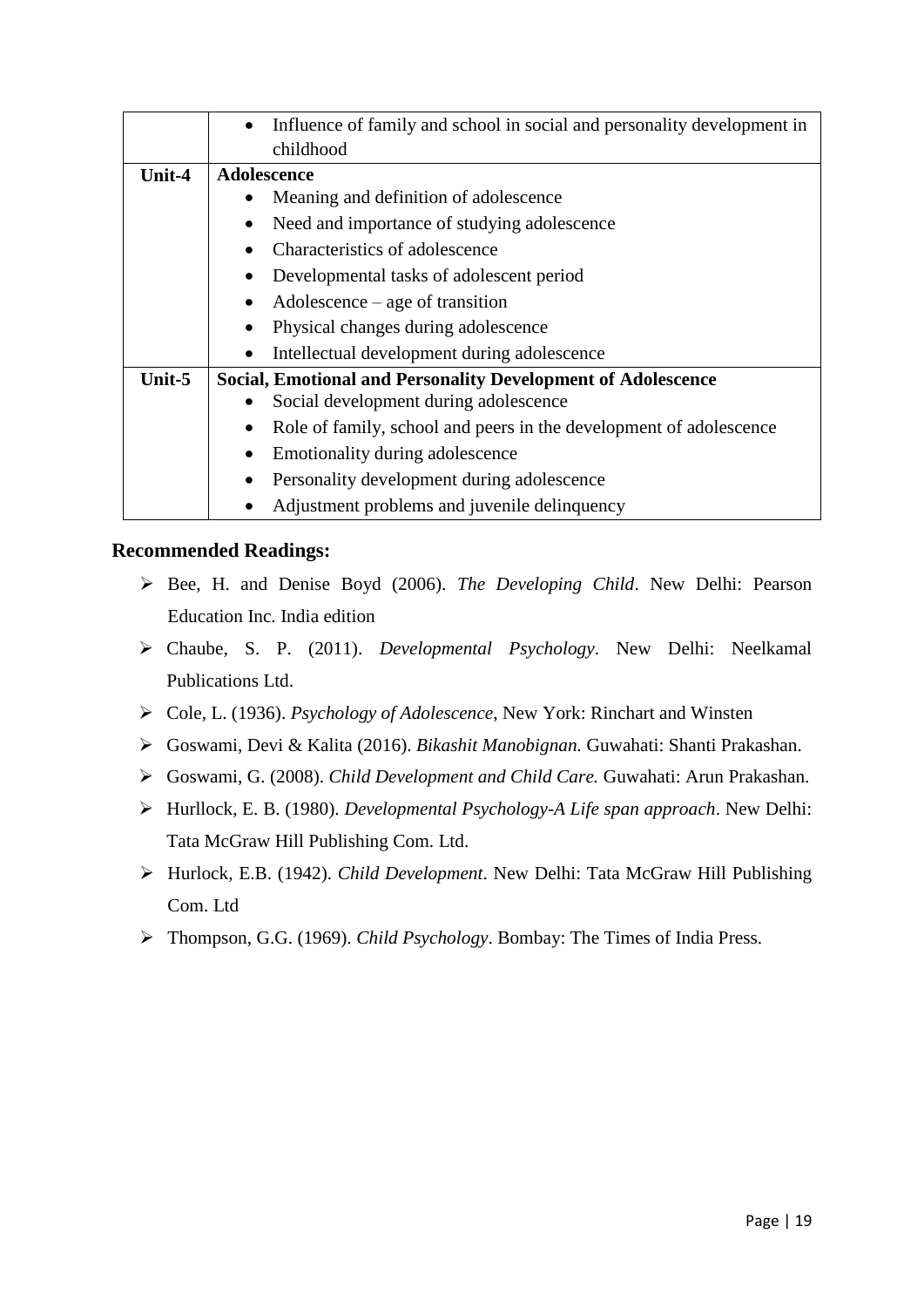### **EDU-DSE-5036 HUMAN RIGHTS EDUCATION Total Marks: 100 (External: 80 and Internal: 20) Credit-6**

### **Course Objectives:**

After completion of this course the learner will be able to:

- Explain the basic concept, nature and scope of human rights
- Describe the meaning, nature, principles, curriculum and teaching methods of human rights education at different levels of Education.
- Know the role of United Nations on human rights
- Understand enforcement mechanism in India
- Know the role of advocacy groups

### **Course Contents**

| <b>Units</b> | <b>Contents</b>                                                              |
|--------------|------------------------------------------------------------------------------|
| Unit-1       | <b>Basic Concept of Human Rights</b>                                         |
|              | Concept and Nature of Human Rights                                           |
|              | Scope of Human Rights                                                        |
|              | Concept, objectives, principles of Human Rights Education                    |
|              | Needs and Significance of Human Rights Education in India.                   |
|              | Human Rights Education at Different levels:                                  |
|              | <b>Elementary level</b>                                                      |
|              | Secondary level                                                              |
|              | Higher level.                                                                |
|              | Methods and Activities of Teaching Human Rights                              |
|              | Curriculum of Human Rights Education                                         |
| Unit-2       | <b>United Nations and Human rights</b>                                       |
|              | Universal Declaration of Human Rights (1948) by UN                           |
|              | UN and Promotion and Protection of Human Rights<br>$\bullet$                 |
|              | Human Rights and Indian Constitution                                         |
|              | Fundamental Rights similar to the UN Human Rights in Constitution            |
|              | of India                                                                     |
| Unit-3       | Human Rights - Enforcement Mechanism in India                                |
|              | Human Rights $Act - 1993$                                                    |
|              | Human Rights Commission - role and objectives                                |
|              | Judicial organs - Role of Supreme Court and High court in India<br>$\bullet$ |
|              | Commission of Women and Children in India                                    |
| Unit-4       | Role of Advocacy Groups for Promotion of Human Rights                        |
|              | Role of Global Agencies: UN, UNESCO, Vienna Declaration                      |
|              | Role of Government and Non-Governmental Organizations;<br>$\bullet$          |
|              | Role of educational institutions                                             |
|              | Role of press and mass media<br>$\bullet$                                    |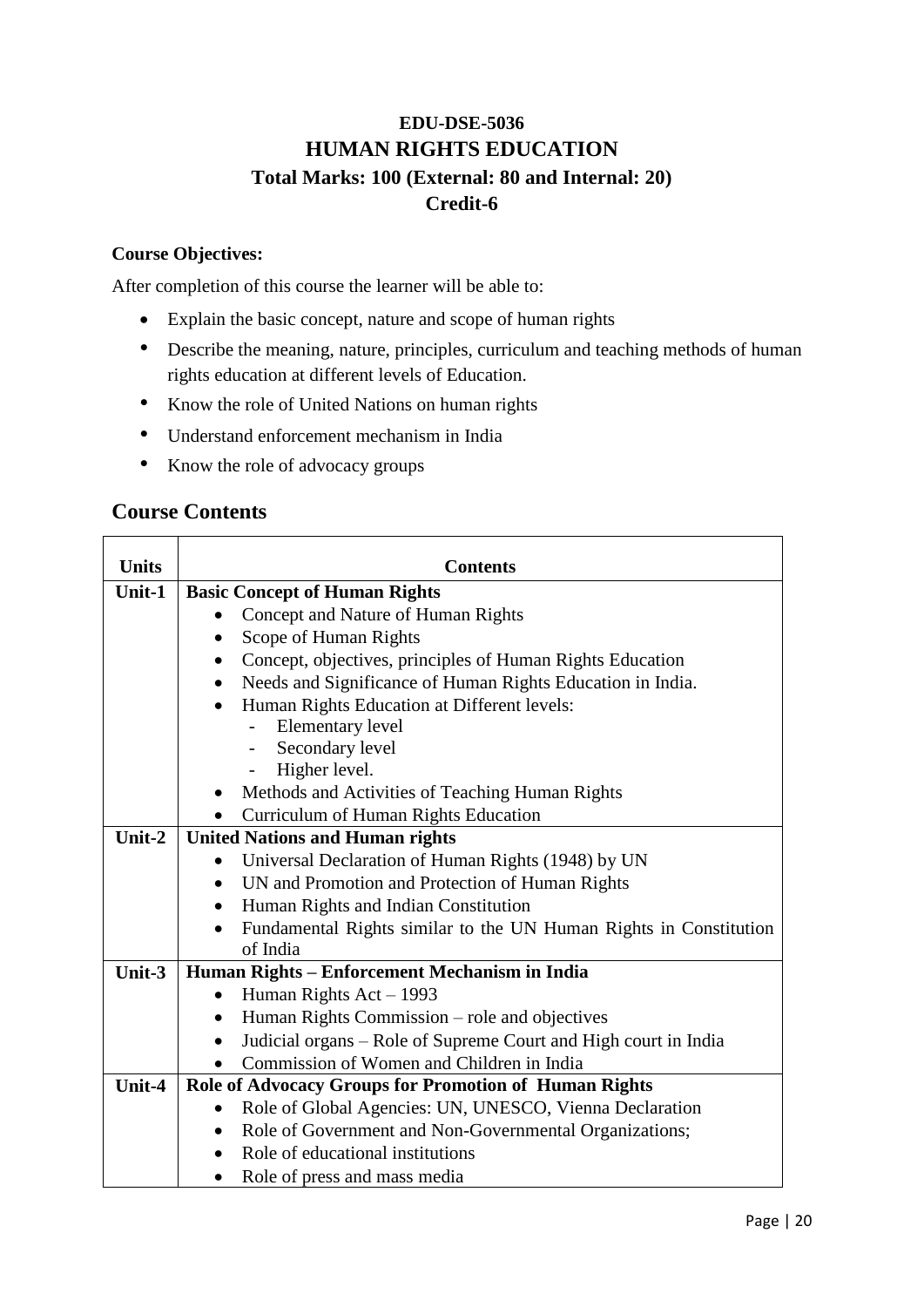| Unit-5 | <b>Human Rights and Marginalised Sections</b>                           |
|--------|-------------------------------------------------------------------------|
|        | Human Rights related to Racial Discrimination<br>$\bullet$              |
|        | Human Rights related to Religions and Religious Minorities<br>$\bullet$ |
|        | Human Rights related to Linguistic Minorities<br>$\bullet$              |
|        | Human Rights related to Communal Minorities                             |
|        | Human Rights related to Refugees<br>$\bullet$                           |
|        | Human Rights related to Aged                                            |
|        | Human Rights related Women and Children<br>$\bullet$                    |
|        | Human Rights related to Differently Abled                               |
|        | Human Rights related to Transgender<br>$\bullet$                        |
|        |                                                                         |

- Aggarwal, J. C. (2008). *Education in the Emerging Indian Society*. New Delhi: Shipra Publication.
- Chand, Jagdish (2007). *Education for Human Rights*. New Delhi: Anashah Publishing House.
- Deka, Neelotpal (2008). *Human Rights Perspectives and Challenges*. Guwahati: Assam Book Depot.
- Mohanty, J. (2006). *Human Rights Education*. New Delhi: Deep & Deep Publications.
- Naseema, C. (2008). *Human Rights Education Theory and Practice*. New Delhi: Shipra Publications.
- Rao, Digumarti Bhaskara (2004). *Human Rights Education*. New Delhi: Discovery Publication House.
- Reddy & Others (2015). *Human Rights Education*. Hyderabad: Neelkamal Publications Pvt. Ltd.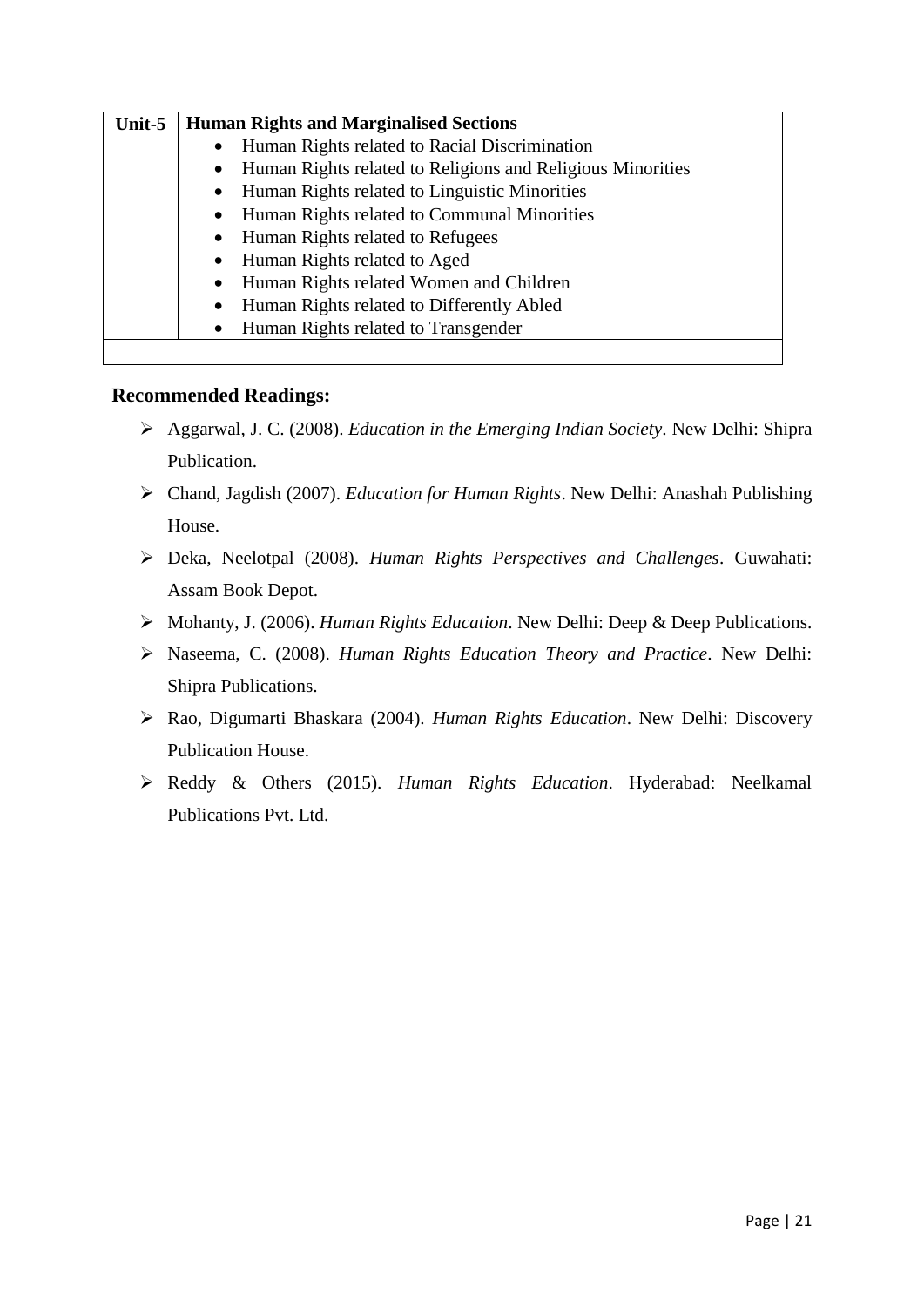### **EDU-DSE-5046 TEACHER EDUCATION IN INDIA Total Marks: 100 (External: 80 and Internal: 20) Credit-6**

### **Course Objectives:**

After completion of this course the learner will be able to:

- Explain the Concept, Scope, Aims & Objectives and Significance of teacher education
- Acquaint with the development of Teacher Education in India
- Acquaint with the different organising bodies of teacher education in India and their functions in preparation of teachers for different levels of education
- Acquaint with the innovative trends and recent issues in teacher education, and be able to critically analyse the status of teacher education in India
- Understand and conceive the qualities, responsibilities and professional ethics of teachers

### **Course Contents**

| <b>Units</b> | <b>Contents</b>                                                                     |
|--------------|-------------------------------------------------------------------------------------|
| Unit-1       | Conceptual Framework and Historical Perspectives of Teacher                         |
|              | <b>Education in India</b>                                                           |
|              | Teacher Education-Concept, scope and aims and objectives                            |
|              | Need and Significance of Teacher Education in 21 <sup>st</sup> Century<br>$\bullet$ |
|              | Types of Teacher Education-Pre-service and In-service                               |
|              | Development of Teacher Education in India                                           |
|              | Shifting focus from Teacher Training to Teacher Education                           |
| Unit-2       | <b>Teacher Education For Different Levels of Education</b>                          |
|              | Preparation of Teachers for Pre-Primary Level of education                          |
|              | Preparation of Teachers for Primary Level of education                              |
|              | Preparation of Teachers for Secondary Level of education                            |
|              | Preparation of Teachers for Higher Level of education                               |
| Unit-3       | <b>Structure and Organisations of Teacher Education in India</b>                    |
|              | Basic Training Centre (BTC)                                                         |
|              | District Institute for Education and Training (DIET)                                |
|              | State Council for Educational Research and Training (SCERT)                         |
|              | National Council for Educational Research and Training (NCERT)                      |
|              | National Council for Teacher Education (NCTE)<br>$\bullet$                          |
|              | National University of Educational Training and Administration<br>(NUEPA)           |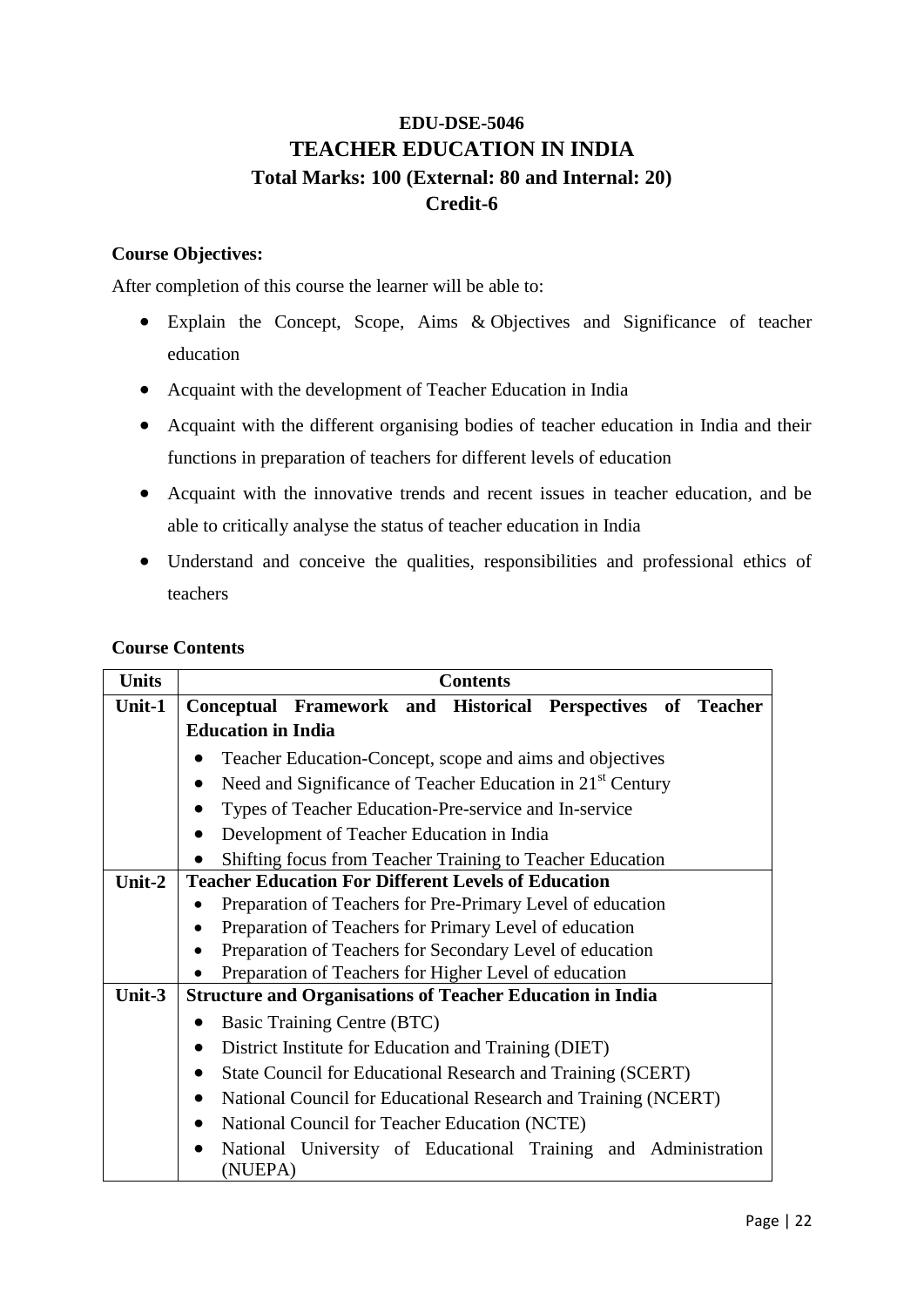|        | <b>Regional Colleges of Education</b><br>$\bullet$                                                                                        |
|--------|-------------------------------------------------------------------------------------------------------------------------------------------|
| Unit-4 | <b>Status of Teacher Education in India: Trends, Issues and Challenges</b>                                                                |
|        | Skill and Competency based Teacher Education, Flanders Interaction<br>Analysis, Micro Teaching and Simulated Social Skill Teaching (SSST) |
|        | National Curriculum Framework for Teacher Education (NCFTE), 2009<br>$\bullet$                                                            |
|        | NCTE Regulations, 2014<br>$\bullet$                                                                                                       |
|        | Present problems of Teacher Education in India and their solution<br>$\bullet$                                                            |
|        | Quality Assurance in Teacher Education and its challenges                                                                                 |
| Unit-5 | <b>Quality, Responsibility and Professional Ethics of Teachers</b>                                                                        |
|        | Qualities and responsibilities of a teacher                                                                                               |
|        | Teacher as a Facilitator, Counsellor and Practitioner-Researcher<br>$\bullet$                                                             |
|        | Role expectations of Teachers in twenty first century<br>$\bullet$                                                                        |
|        | Professional ethics and accountability of teachers<br>$\bullet$                                                                           |

- Aggarwal, J. C. (2004). *Teacher and Education in a Developing Society.* New Delhi: Vikas Publishing House Pvt. Ltd.
- Bhargava, M. & Saikia, L. Rasul (2012). *Teacher in 21st Century- Challenges, Responsibilities, Creditability.* Agra: Rakhi Prakashan.
- Flanders, Ned, A. (1970). *Analysing Teacher Behaviour*. London: Wesly Publishing Company.
- Gurrey, P. (). *Education and the Training of Teachers*. London: Longmans, Green and Company.
- Kalita, Sahariah & Sarmah (2014). *Sikshar Siksha.* Guwahati: Shanti Prakashan.
- Mukherjee, S. N. (1968). *Education of Teachers in India, Vol.-I and II.* New Delhi: S. Chand and Company.
- Rajput, J. S. and Walia, K. (2002). *Teacher Education in India*. New Delhi: Sterling Publishers Pvt. Ltd.
- Sharma, Sashi Prabha (2004). *Teacher Education in India.* New Delhi: Vikash Publications Pvt. Ltd.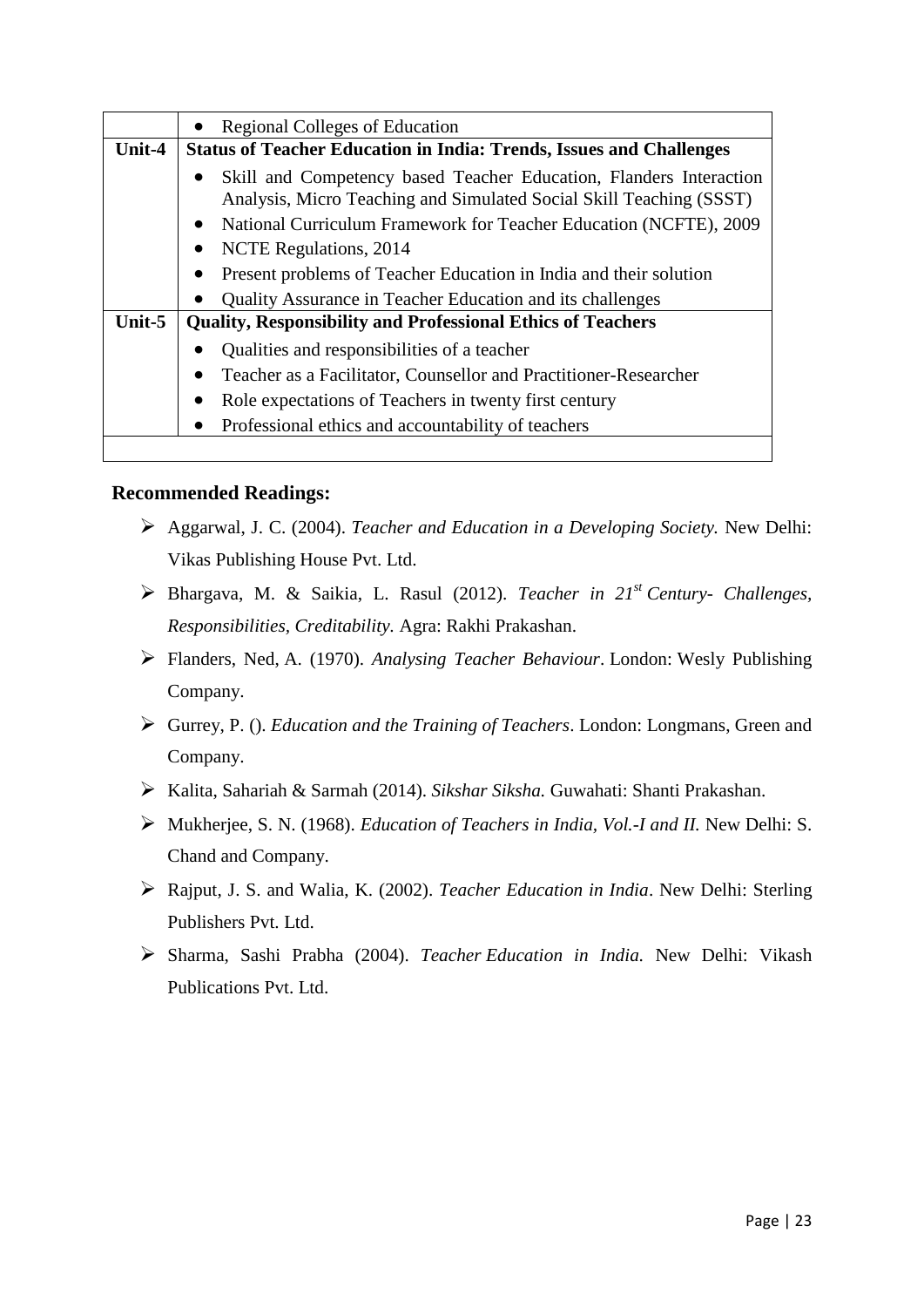### **EDU-RG-5016 DISTANCE EDUCATION Total Marks: 100 (External: 80 and Internal: 20) Credit-6**

### **Course Objectives:**

After completion of this course the learner will be able to:

- Enable the students to understand the concept of distance education and its growth in India and Assam
- Acquaint the students with the growing need and importance of distance education
- Acquaint the students with the different forms and methodologies applied in distance education
- Enable the students to understand different programmes of distance education
- Acquaint the students with different instructional strategies of distance education

### **Course content:**

| <b>Units</b> | <b>Contents</b>                                                            |
|--------------|----------------------------------------------------------------------------|
| Unit-1       | <b>Distance Education</b>                                                  |
|              | Its meaning, nature and scope                                              |
|              | Need and importance of distance education<br>$\bullet$                     |
|              | Merits and demerits of distance education<br>$\bullet$                     |
|              | General structure of distance learning programme                           |
| Unit-2       | <b>Development of Distance Education in India</b>                          |
|              | Development of distance education in India                                 |
|              | Development of distance education in Assam                                 |
| Unit- $3$    | Distinction among Conventional, Correspondence and Distance education      |
|              | Distinction between Conventional and Distance education                    |
|              | Distinction between Correspondence and Distance education                  |
|              | Distinction between Conventional and Correspondence education<br>$\bullet$ |
|              | Different agencies of distance education                                   |
| Unit-4       | <b>Methodologies in Distance education</b>                                 |
|              | Different forms of instructional strategies n distance education           |
|              | Print-Media                                                                |
|              | Non-Print Media                                                            |
|              | Information and communication technology (ICT)<br>$\bullet$                |
|              | Different modes of student support services in distance education          |
| Unit-5       | Programmes of distance education with special reference to-                |
|              | Women education                                                            |
|              | Rural development                                                          |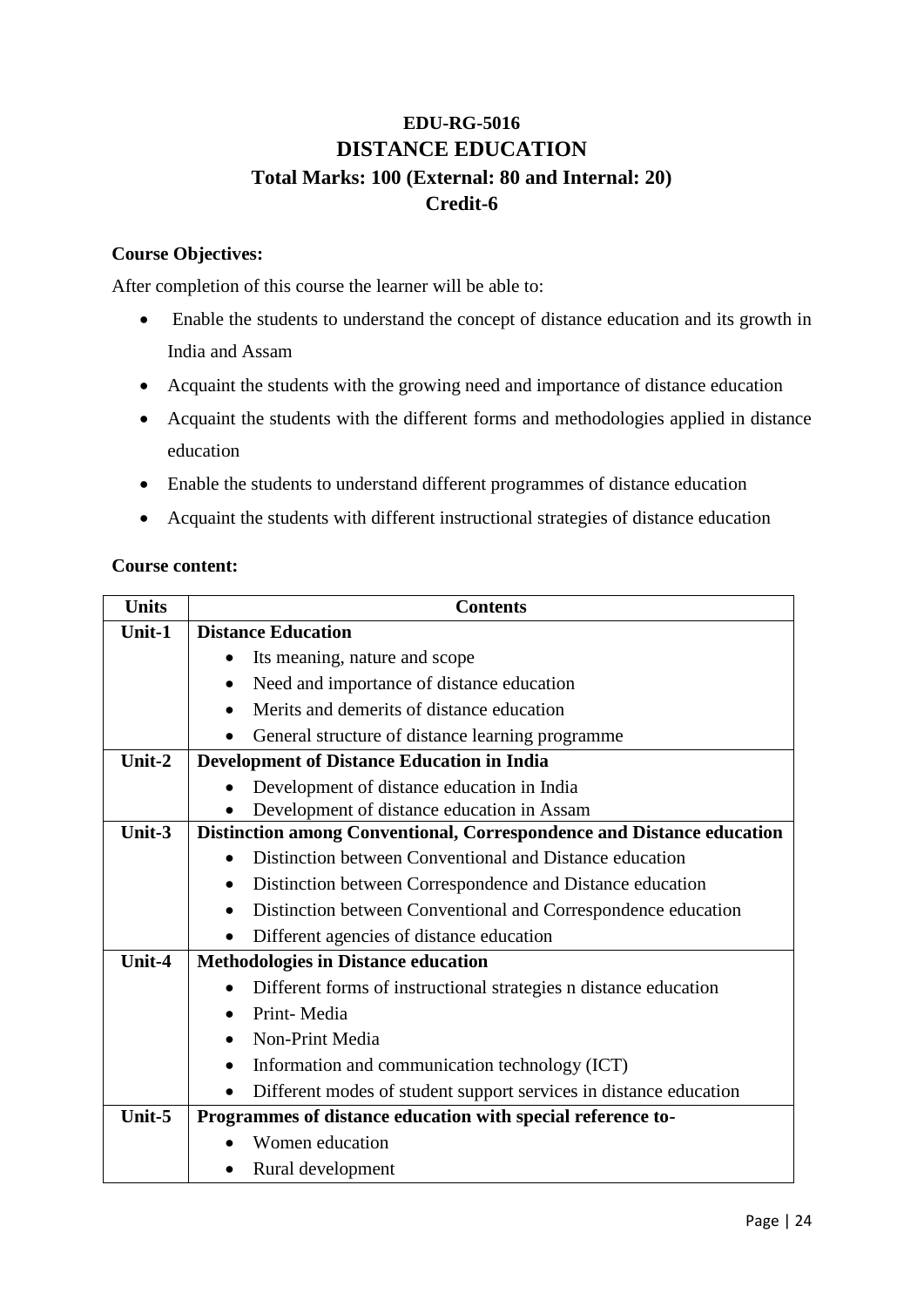| Teacher-training programme        |
|-----------------------------------|
| $\triangleright$ Pre-service      |
| $\triangleright$ In-service       |
| • Poor and underprivileged people |

- Ansari, N. A. (1990). *Adult Education in India*. New Delhi: S. Chand and Company Ltd.
- Goswami, D. (2009). *Literacy and Development*. Guwahati: DVS publishers.
- Kalita, Utpal (2015). *Abirata Siksha Aaru Durattwa Siksha*. Guwahati: Shanti Prakashan.
- Mathur, S. S. (1966). *A Sociological Approach to Indian Education*. Agra: Shri Vinod Pushtak Mandir.
- Mohanty, S. (2012). *Life Long and Adult Education*. New Delhi: Ashish Publishing House.
- Paramji, S. (Ed.) (1984). *Distance Education*. New Delhi: Sterling Publishers Pvt. Ltd.
- Saiyadain, M. S. & others (1990). *Challenges in Adult Education.* New Delhi: Macmillian India Ltd.
- Sharma, Madhulika (2006). *Distance Education, Concepts and Principles*. New Delhi: Kanishka Publishers.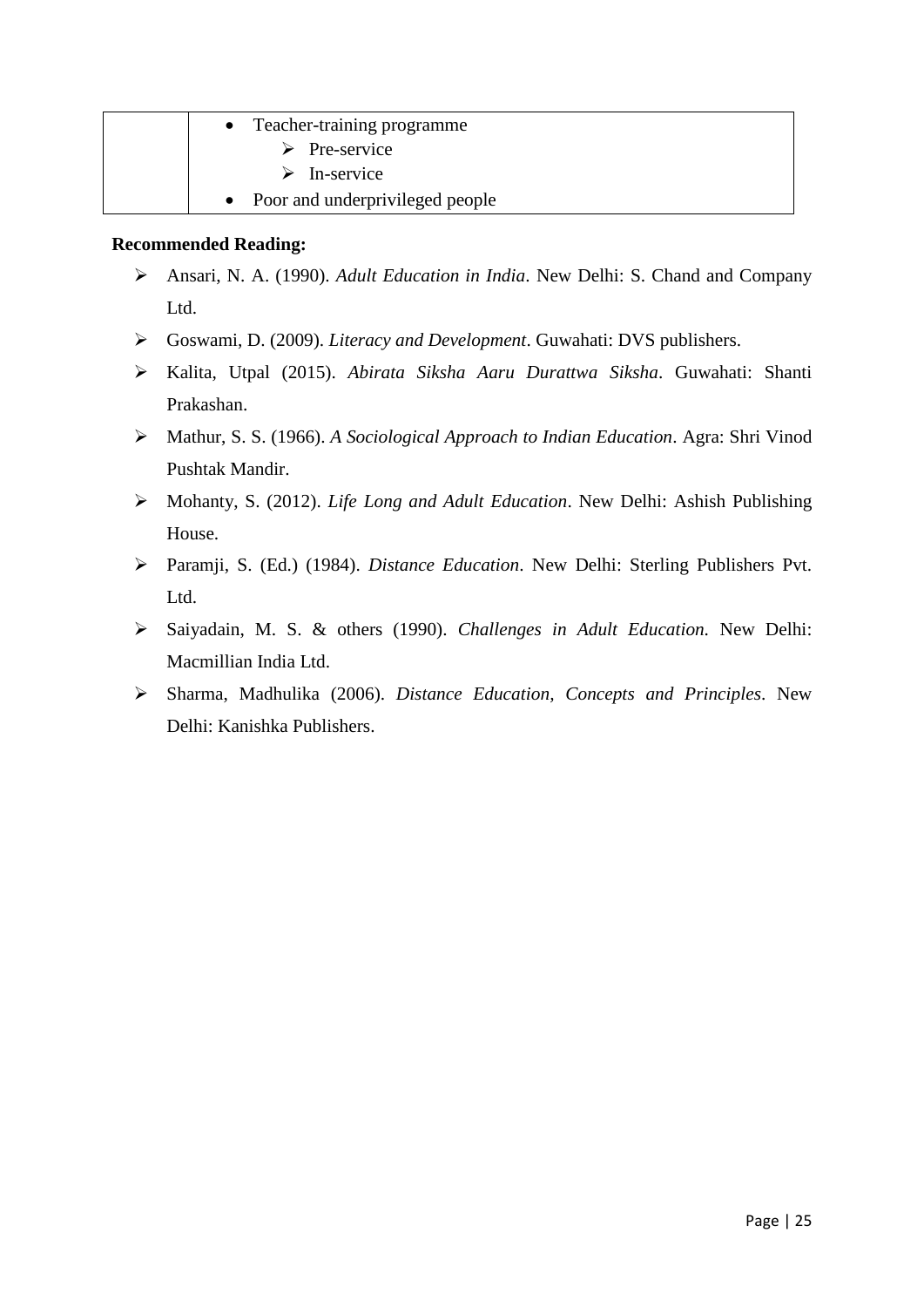### **EDU-SE-5014 EXTENSION ACTIVITIES Credit- 4**

#### **Course Outcome:**

After completing this course, students will be able to do extension activities.

#### **Course contents**

**a. Theory (2 Credits)**

| <b>Units</b> | <b>Contents</b>                                                                            |
|--------------|--------------------------------------------------------------------------------------------|
| Unit-1       | <b>Extension Activities</b>                                                                |
|              | Meaning, characteristics and objectives of Extension<br>$\bullet$                          |
|              | Principles and importance of Extension<br>$\bullet$                                        |
|              | Areas of Extension Education activities<br>$\bullet$                                       |
|              | Role of higher education on Extension Activities<br>$\bullet$                              |
| Unit- $2$    | <b>Extension Methods and Swachha Bharat Mission</b>                                        |
|              | Extension Methods with particular reference to –Home visit, Group Discussion,<br>$\bullet$ |
|              | Exhibition, Campaigning                                                                    |
|              | Swachha Bharat Mission- Its objectives and components<br>$\bullet$                         |

#### **b. Practical Work (2 credits)**

Students will have to involve in any of the following extension activities –

- Visit the nearby village/area and conduct survey on educational and economic status of the community people
- Visit nearby schools and look after the teaching learning environment in the schools
- Involve in Swachha Bharat Mission
- Creating awareness of women health, politics, environment etc. in the locality

### *Guidelines:*

- The teachers will have to guide the students in extension activities.
- Teachers will explain the concept and different types of extension activities and help the students to prepare field report.

#### **Mode of Delivery:**

Teachers should use lecture, demonstration and any other method as per required for explaining the contents for the students.

#### **Evaluation Plan:**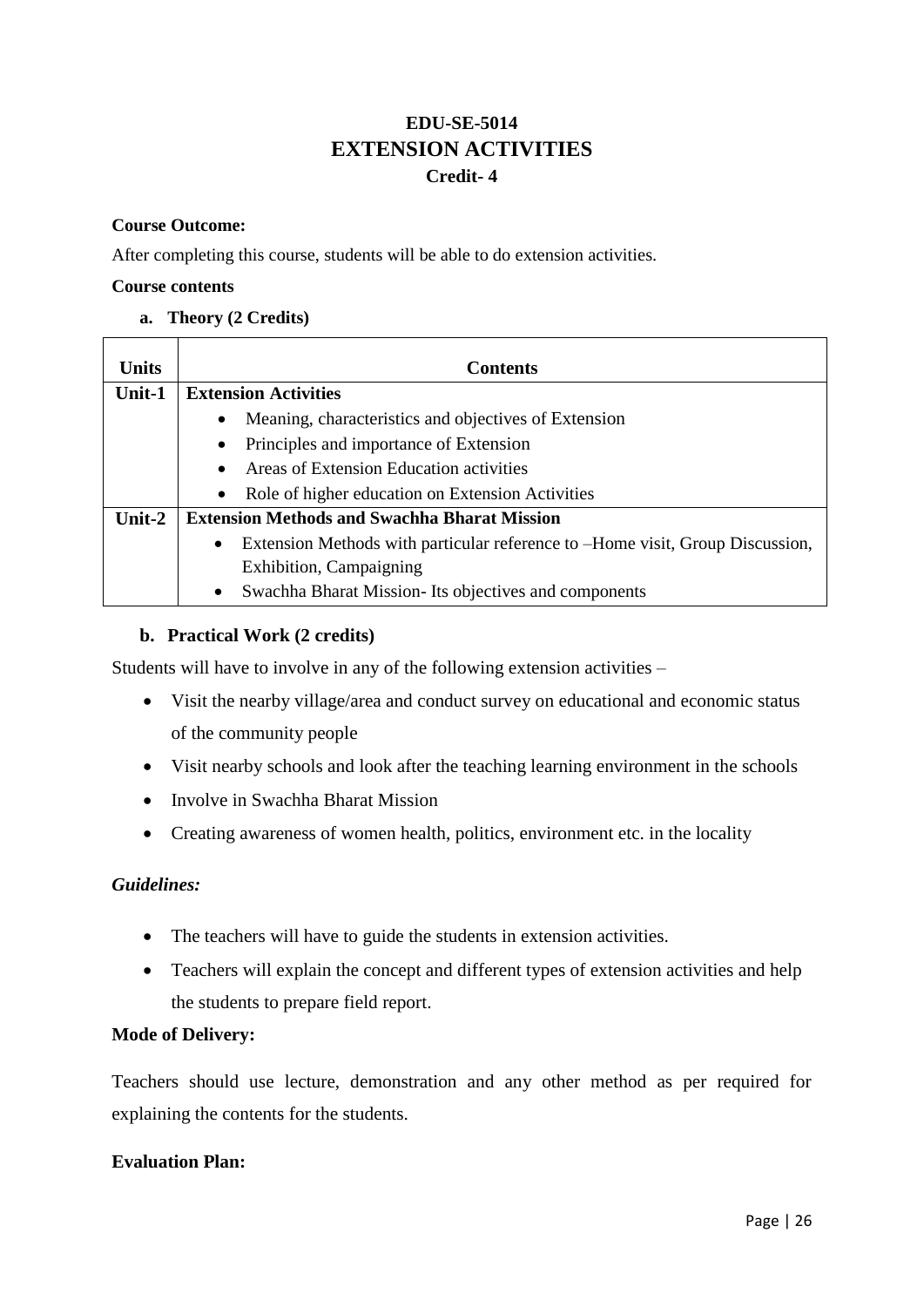- For theory part, written examination will be conducted with 50 marks.
- For Practical part, evaluation (Submission of field report+viva voce examination) will be done by an External Examiner.

- Ali, Lokman (2019). *Continuing Education and Distance Education.* Guwahati: Ashok Publication.
- Kalita, Utpal (2015). *Abirata Siksha Aaru Durattwa Siksha*. Guwahati: Shanti Prakashan.
- Kundu, C. L. (1986). *Adult Education.* New Delhi: Sterling Publishers Private Limited.
- Roychoudhury, B. N. (2000). *Extension Education in Higher Education System.*  Guwahati.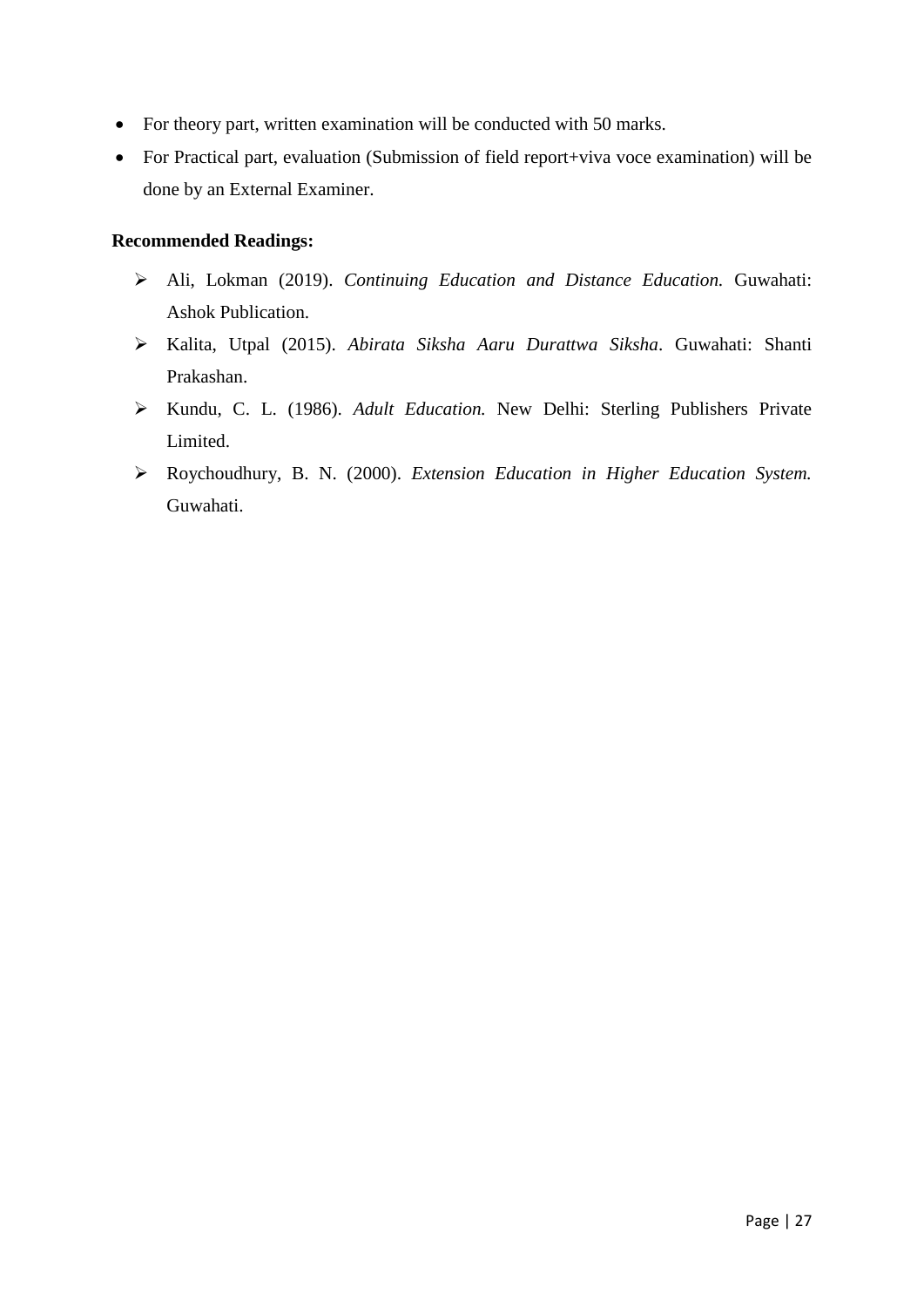# **6 th SEMESTER (REGULAR)**

### **Instruction:**

- Students will have to select one paper from four alternatives DSE papers (EDU-DSE-6016/EDU-DSE-6026/EDU-DSE-6036/EDU-DSE-6046).
- The Regular Course students other than Education Regular can select EDU-RG-6016.

### **EDU-DSE-6016 MENTAL HEALTH AND HYGIENE Total Marks: 100 (External: 80 and Internal: 20) Credit-6**

#### **Course Objectives:**

After completion of this course the learner will be able to:

- Acquaint with the fundamentals and development of mental health and the characteristics of a mentally healthy person.
- Understand the concept and importance of mental hygiene and its relationship with mental health.
- Acquire knowledge about the principles, factors promoting mental health and the role of home, school, and society in maintaining proper mental health.
- Learn the meaning and problem of adjustment and also the different adjustment mechanisms.
- Familiarise with the concept and issues of positive psychology, mental health of women, role of WHO and stress management.

### **Course Contents**

| <b>Units</b> | <b>Content</b>                                  |
|--------------|-------------------------------------------------|
| Unit-1       | <b>Fundamentals of Mental Health</b>            |
|              | Mental Health – Meaning and Definitions         |
|              | Scope of Mental Health                          |
|              | Dimensions of Mental Health                     |
|              | Need and importance of Mental Health            |
|              | Characteristics of a mentally healthy person    |
|              | History of development of Mental Health         |
| Unit-2       | <b>Mental Hygiene – Meaning and Definitions</b> |
|              | Mental Hygiene – Meaning and Definitions        |
|              | Goals of Mental Hygiene                         |
|              | <b>Functions of Mental Hygiene</b>              |
|              | Need and importance of Mental hygiene           |
|              | Relationship between Mental health and hygiene  |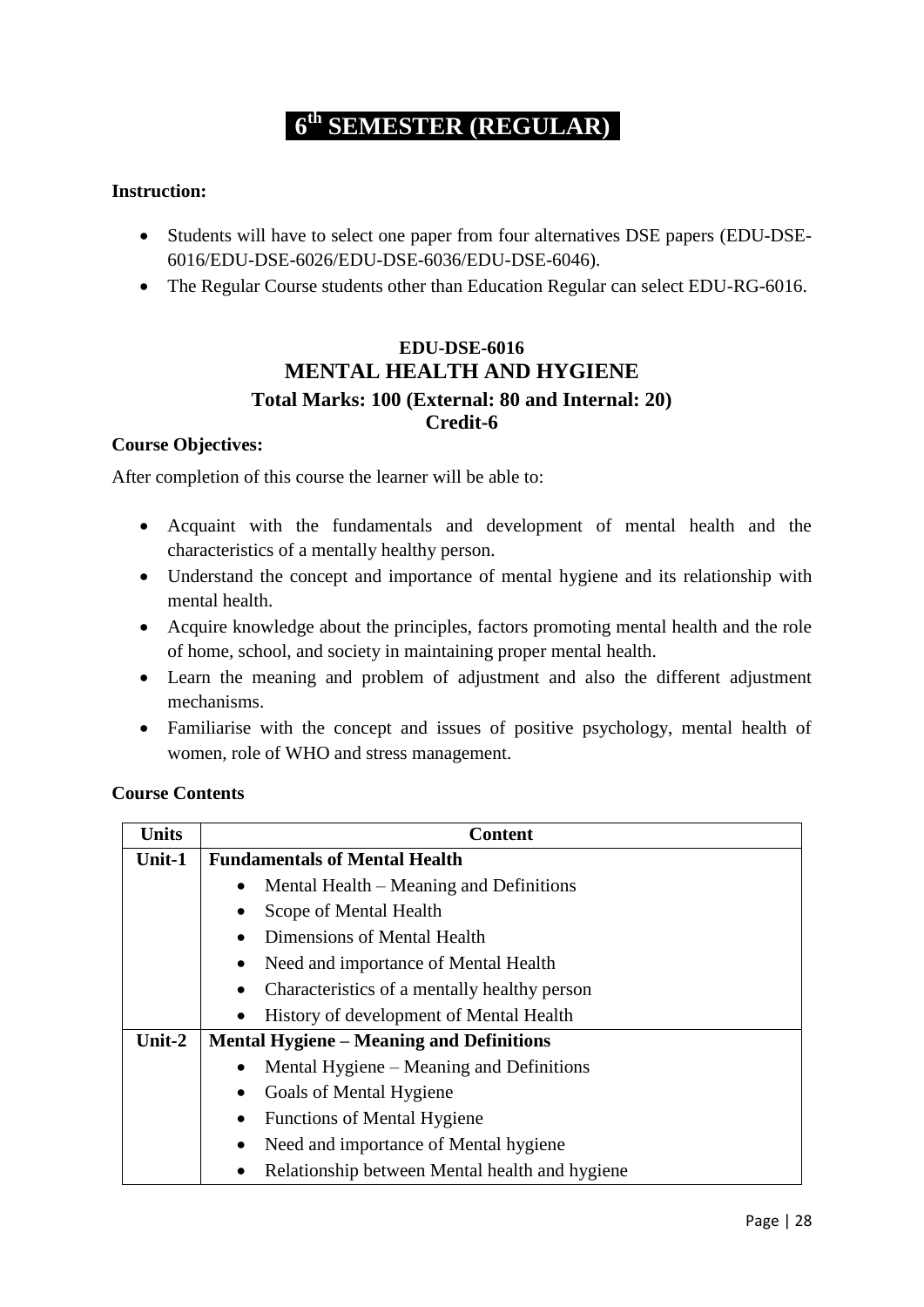| Unit-3 | <b>Education and Mental Health</b>                   |
|--------|------------------------------------------------------|
|        | Principles of sound Mental Health                    |
|        | <b>Factors affecting Mental Health</b><br>$\bullet$  |
|        | <b>Mental Health Hazards</b><br>$\bullet$            |
|        | <b>Mental Health of Students</b>                     |
|        | -Role of Home                                        |
|        | -Role of School                                      |
|        | -Role of Society                                     |
|        | <b>Mental Health of Teachers</b>                     |
| Unit-4 | <b>Preservation of Mental Health and Hygiene</b>     |
|        | Positive Psychology – Meaning and Nature             |
|        | <b>Importance of Positive Psychology</b>             |
|        | Contribution of WHO on Mental Health                 |
|        | Stress management<br>$\bullet$                       |
|        | Mental Health Care Act, 2017                         |
| Unit-5 | <b>Mental Health and Yoga</b>                        |
|        | Concept of Yoga                                      |
|        | Importance of Yoga for Physical and Mental Health    |
|        | Role of Yoga for Personality Development             |
|        | Role of Yoga for management of Stress                |
|        | Principles of Yoga for Healthy Living<br>$\bullet$   |
|        | Pranayama and Meditation for Promoting Mental Health |

- Baumgardner, S. And Crother, M. (2009). *Positive Psychology.* New Delhi: Pearson India Education Services Pvt. Ltd.
- Chauhan, S. S. (2007). *Advanced Educational Psychology.* New Delhi: Vikas Publishing House Pvt. Ltd.
- Crow, L.D. and Crow, A. (1951). *Mental Hygiene.* New York: McGraw Hill
- Gururani, G.D. (2006). *Textbook on Mental Health and Hygiene*. New Delhi: Akansha Publishing House.
- Mangal, S. K. (1999). *Essentials of Educational Psychology.* New Delhi: PHI Learning Pvt. Ltd.
- Mangal, S. K. (2008). *Abnormal Psychology*. New Delhi: Sterling Publication
- Safaya, R.N., Shukla, C. S. and Bhatia, B. D. (2002). *Modern Educational Psychology*. Delhi: Dhanpat Rai Publishing Company.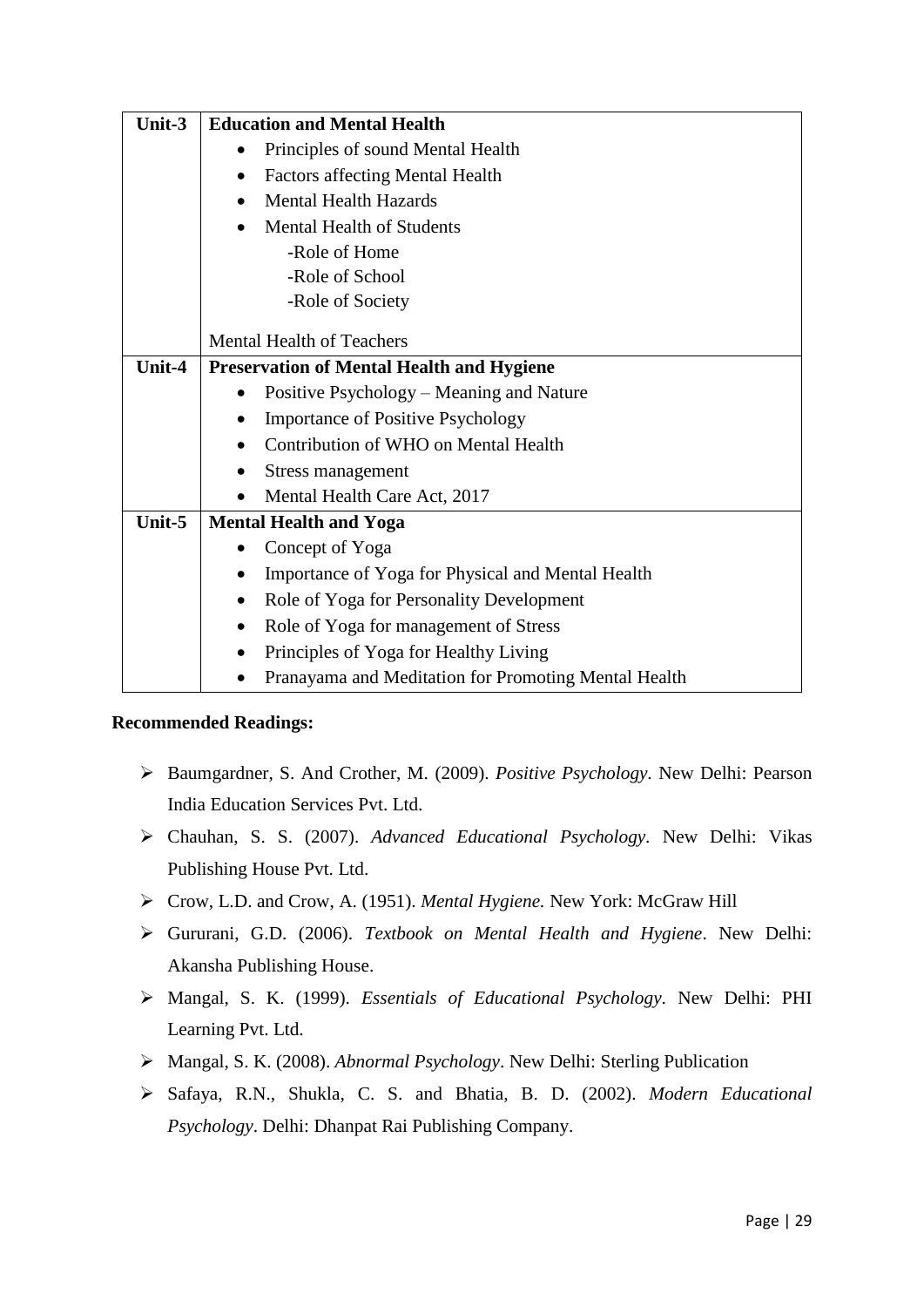### **EDU-DSE-6026 SPECIAL EDUCATION Total Marks: 100 (External: 80 and Internal: 20) Credit-6**

### **Course Objectives:**

After completion of this course the learner will be able to

- Understand the meaning ad importance of special education
- Acquaint with the different policies and legislations of special education
- Familiarise the students with the different types of special children with their characteristics
- Enable the students to know about different issues, educational provisions and support services of special education

### **Course Content:**

| <b>Units</b> | <b>Content</b>                                                                                  |
|--------------|-------------------------------------------------------------------------------------------------|
| Unit-1       | <b>Special Education-</b>                                                                       |
|              | Meaning, Objectives, Scope and Importance of Special Education                                  |
|              | Development of Special Education in India with special reference to<br>$\bullet$                |
|              | Assam                                                                                           |
|              | Integration of Special Education in Regular Classroom                                           |
|              | Issues relating to integration and innovation                                                   |
|              | Challenges in Special Education                                                                 |
| Unit-2       | <b>Physically Challenged Children</b>                                                           |
|              | Children with Visual Impairment<br>(Meaning)<br>and<br>Definition,                              |
|              | Classifications, Identification, Problems, Educational Programmes)                              |
|              | Children with Hearing Impairment (Meaning<br>and Definition,<br>$\bullet$                       |
|              | Classifications, Identification, Problems, Educational Programmes)                              |
|              | Children with Orthopedically Handicapped (Meaning and Definition,<br>$\bullet$                  |
|              | Classifications, Identification, Problems, Educational Programmes)                              |
| Unit-3       | <b>Children with Intellectual Disability (Mental Retardation) and Gifted</b><br>Gifted Children |
|              | - Meaning and Definition                                                                        |
|              | - Characteristics                                                                               |
|              | -Educational Programme                                                                          |
|              | <b>Children with Intellectual Disability (Mentally Retarded)</b><br>$\bullet$                   |
|              | - Meaning and definition                                                                        |
|              | - Characteristics                                                                               |
|              | - Levels                                                                                        |
|              | - Causes                                                                                        |
|              | - Educational Programme                                                                         |
| Unit-4       | <b>Children with Learning Disability</b>                                                        |
|              | Meaning and Definition                                                                          |
|              | Characteristics                                                                                 |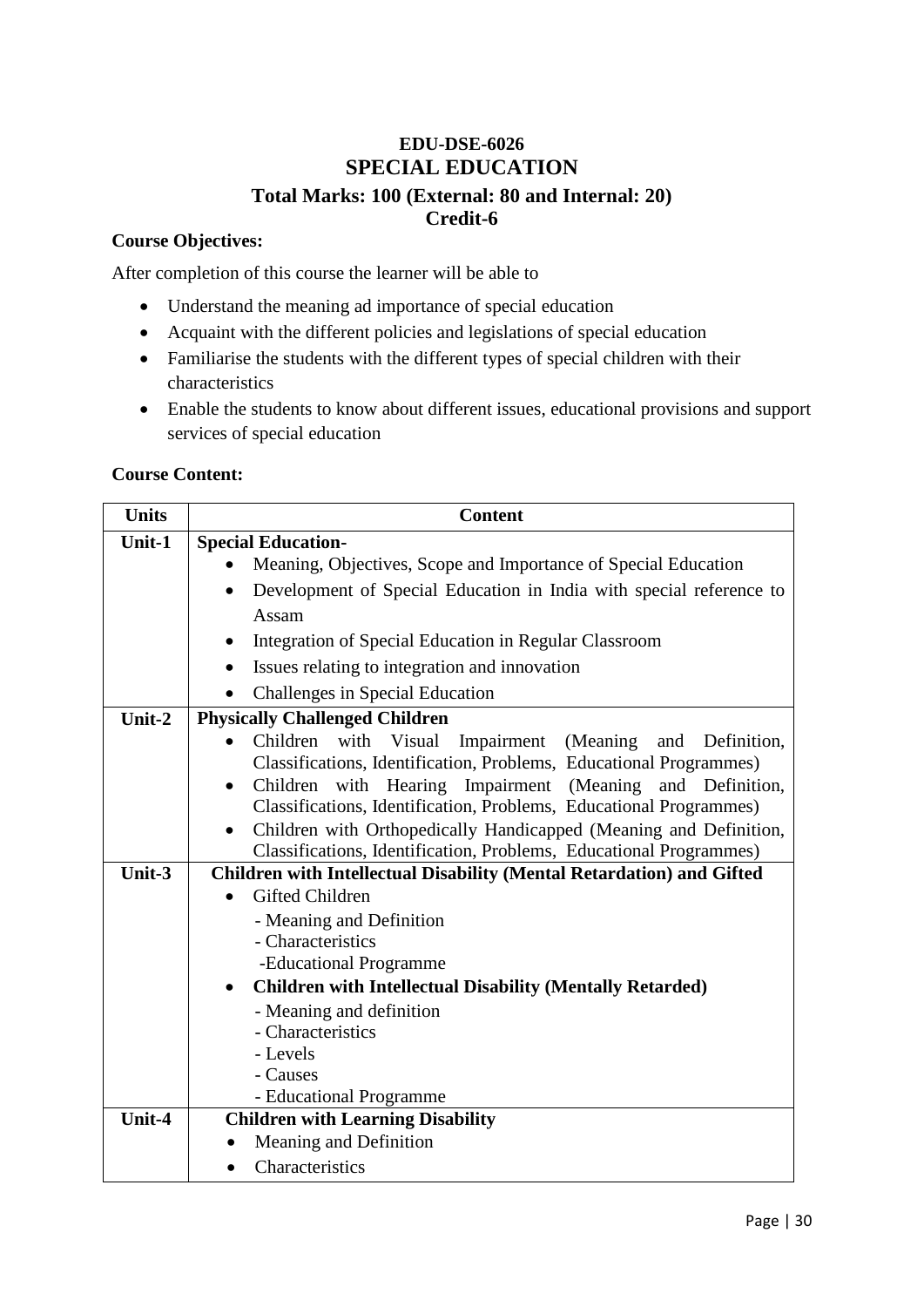|        | <b>Types</b>                                                                     |
|--------|----------------------------------------------------------------------------------|
|        | Causes                                                                           |
|        | Prevention                                                                       |
|        | <b>Educational Programme</b>                                                     |
| Unit-5 | <b>Policies, Legislation and Services</b>                                        |
|        | National Policy on Education-1986<br>٠                                           |
|        | Central Scheme of Integrated Education for Disabled Children (IEDC)<br>$\bullet$ |
|        | Rehabilitation Council of India Act-1992<br>$\bullet$                            |
|        | The Persons with Disabilities (PWD) Act-1995                                     |
|        | National Policy for Persons with Disability, 2006<br>$\bullet$                   |
|        | <b>Community Based Rehabilitation</b><br>$\bullet$                               |
|        | - Definition                                                                     |
|        | - Need                                                                           |
|        | - Implementation Process                                                         |

- Ali, S. (2016). *Special Education: For Differently Able Children*. Guwahati: Kalyani Publishers.
- Kalita, U. and Saikia, I. (2018). *Bisesh Siksha*. Guwahati: Shanti Prakashan.
- Mangal, S.K. (2008). *Educating Exceptional Children: An Introduction to Special Education.* New Delhi: PHI Pvt. Ltd.
- Manivannan, M. (2013). *Perspective in Special Education*. New Delhi: Neelkamal Publications Pvt. Ltd.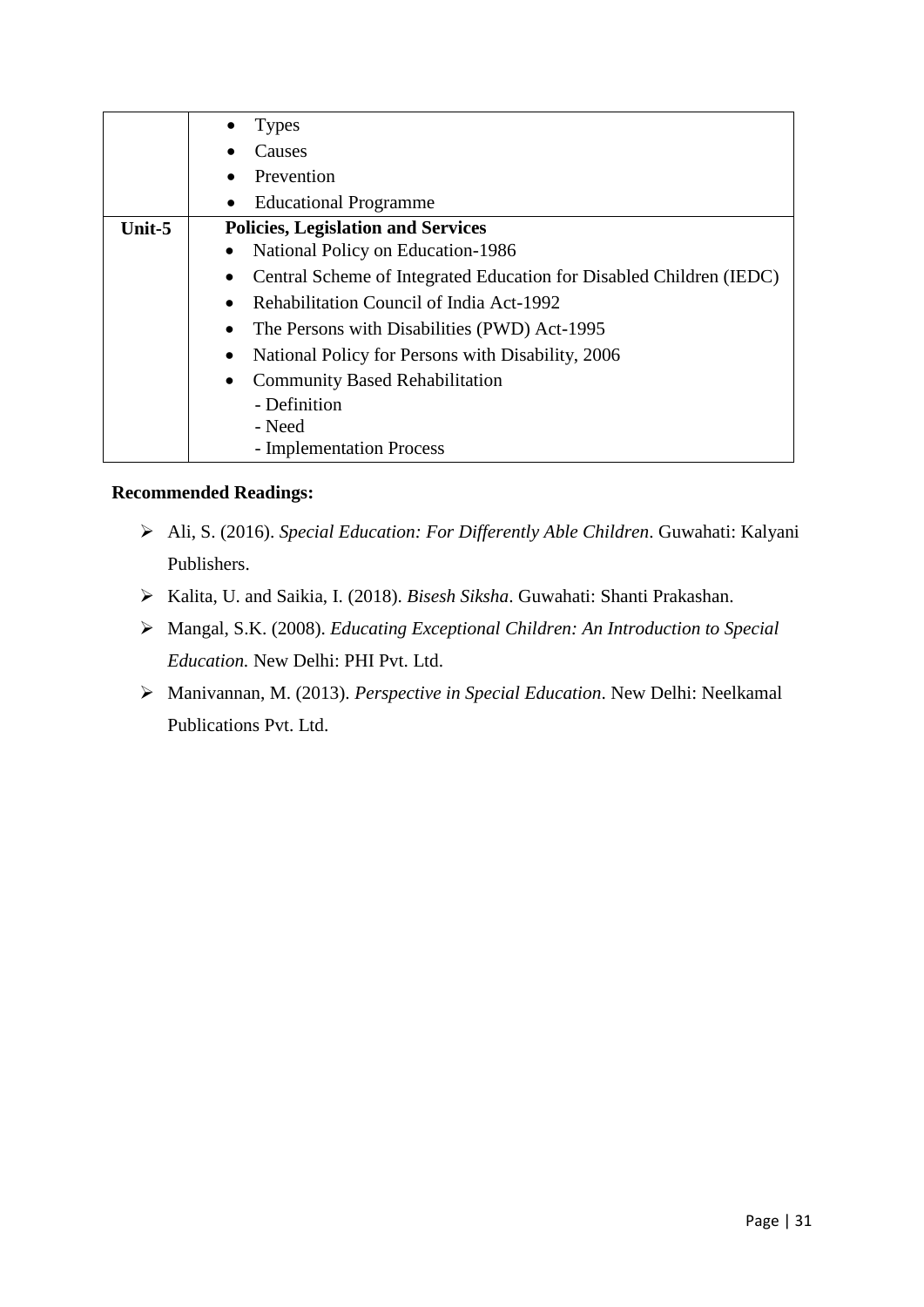### **EDU-DSE-6036 EDUCATIONAL MANAGEMENT Total Marks: 100 (External: 80 and Internal: 20) Credit-6**

### **Course Objectives:**

After completion of this course the learner will be able to

- Develop an understanding of the basic concept of educational management.
- Enable the students to know about the various resources in education
- Enable the students to understand the concept and importance of educational planning.
- Enable the students to know about the financial resources and financial management in education.

### **Course Contents**

| <b>Units</b> | <b>Contents</b>                                                                    |
|--------------|------------------------------------------------------------------------------------|
| Unit-1       | <b>Introduction to Educational Management</b>                                      |
|              | Meaning, nature and scope of Educational Management<br>$\bullet$                   |
|              | Objectives/Purpose of Educational Management                                       |
|              | Principles of Educational Management                                               |
|              | <b>Types of Educational Management</b>                                             |
|              | Functions of Educational Management- Planning, Organizing, Directing,<br>$\bullet$ |
|              | Supervising and controlling                                                        |
|              | Classroom Management- Principles, Strategies and Techniques.                       |
| Unit-2       | <b>Resources in Education</b>                                                      |
|              | Meaning of resources                                                               |
|              | Types of resources- Human resource, Material resource and Financial                |
|              | resource                                                                           |
|              | Management of Human, Material and Financial resources<br>$\bullet$                 |
|              | Optimum Utilization of resources in educational institutions                       |
| Unit-3       | <b>Educational Planning</b>                                                        |
|              | Meaning, Nature and Importance of educational planning                             |
|              | Types of educational planning                                                      |
|              | Principles of educational Planning                                                 |
|              | Central State Relationship in Educational Planning, Central and State<br>$\bullet$ |
|              | Educational Advisory Bodies- MHRD, UGC, NCERT, SCERT                               |
| Unit-4       | <b>Institutional Planning</b>                                                      |
|              | Concept, Nature, and Scope of Institutional Planning<br>٠                          |
|              | Institutional Planning for Infrastructural Development and Personnel<br>$\bullet$  |
|              | Development                                                                        |
|              | Procedure of Institutional Planning                                                |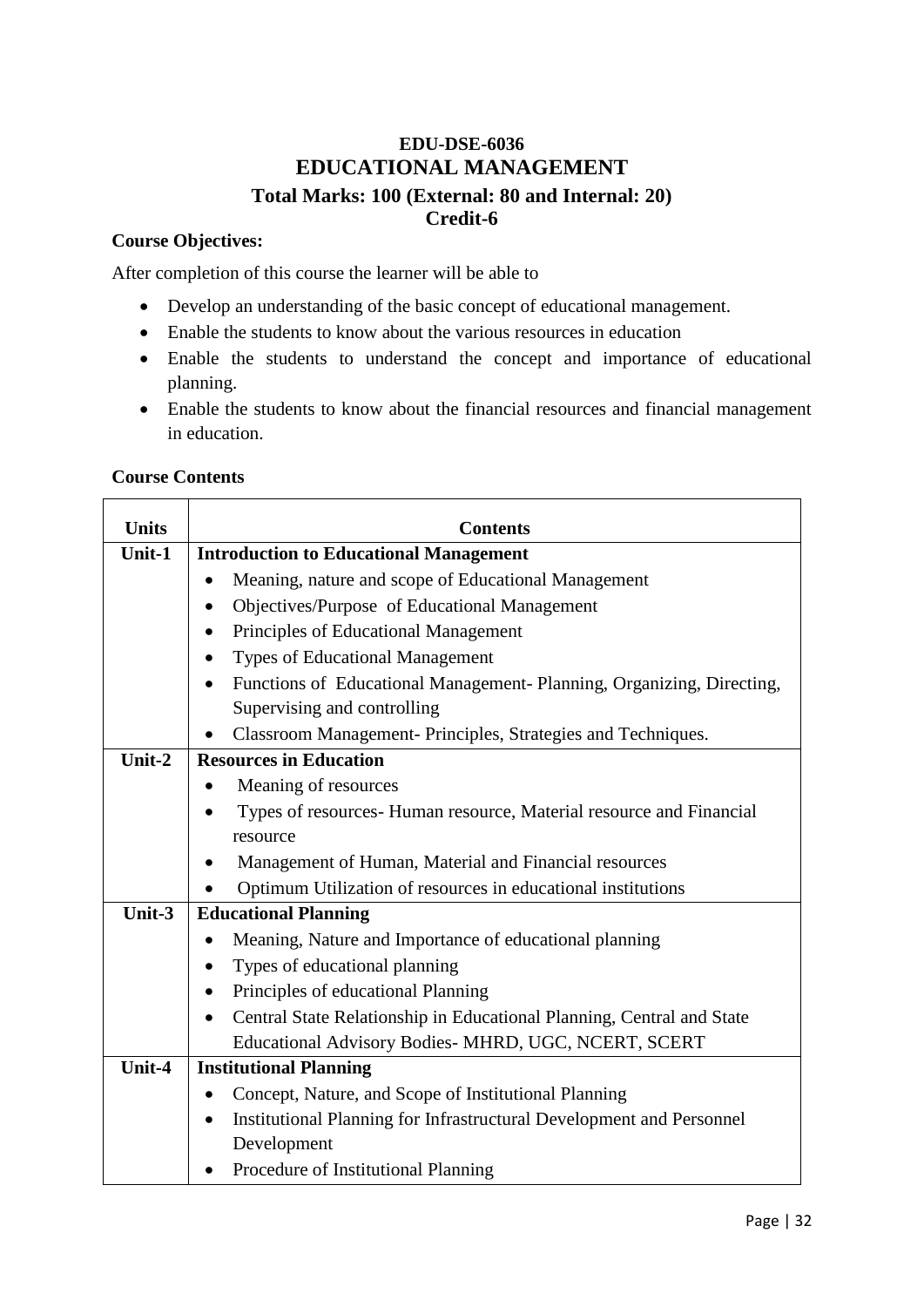|        | Organisation of Time Table and Co-curricular Activities                 |
|--------|-------------------------------------------------------------------------|
| Unit-5 | <b>Financing of Education and Recent Trends in Management</b>           |
|        | Concept of Educational Finance                                          |
|        | <b>Sources of Educational Finance</b>                                   |
|        | Principles of Educational Finance                                       |
|        | Budget: Concept and Components, Process of Preparing Institutional<br>٠ |
|        | <b>Budget</b>                                                           |
|        | <b>Recent Trends in Educational Management</b><br>$\bullet$             |
|        | <b>Total Quality Management</b>                                         |
|        | <b>SWOT Analysis</b>                                                    |
|        |                                                                         |

- Bhatnagar and Gupta (2006). *Educational Management*. Meerut: R. Lall Book Depot.
- Bhattacharya, Shantanu (2012). *Educational Management-Theory and Practice*. Guwahati: EBH Publishers.
- Kalita, Saharia & Devi (2014). *Saikshik Byabasthapana Aaru Prasasan*. Guwahati: Shanti Prakashan.
- Krishnamacharyulu, V. (2008). *School Management and System of Education*. Hyderabad: Neelkamal Publications Pvt. Ltd.
- Mathur and Mathur (2010). *School Organisation and Management*. Agra: Agrawal Publication.
- Sharma, R. N. (2010). *Educational Administration, Management and Organisation*. Delhi: Surjeet Publications.
- Sidhu, I. S. (2012). *Educational Administration and Management*. Delhi: Pearson India Publishers
- Taj Haseen and Bhatnagar,Piyush (2012). Modern Perspectives of Organizational Behaviour, Agra: Harprasad Institute of Behavioural Studies.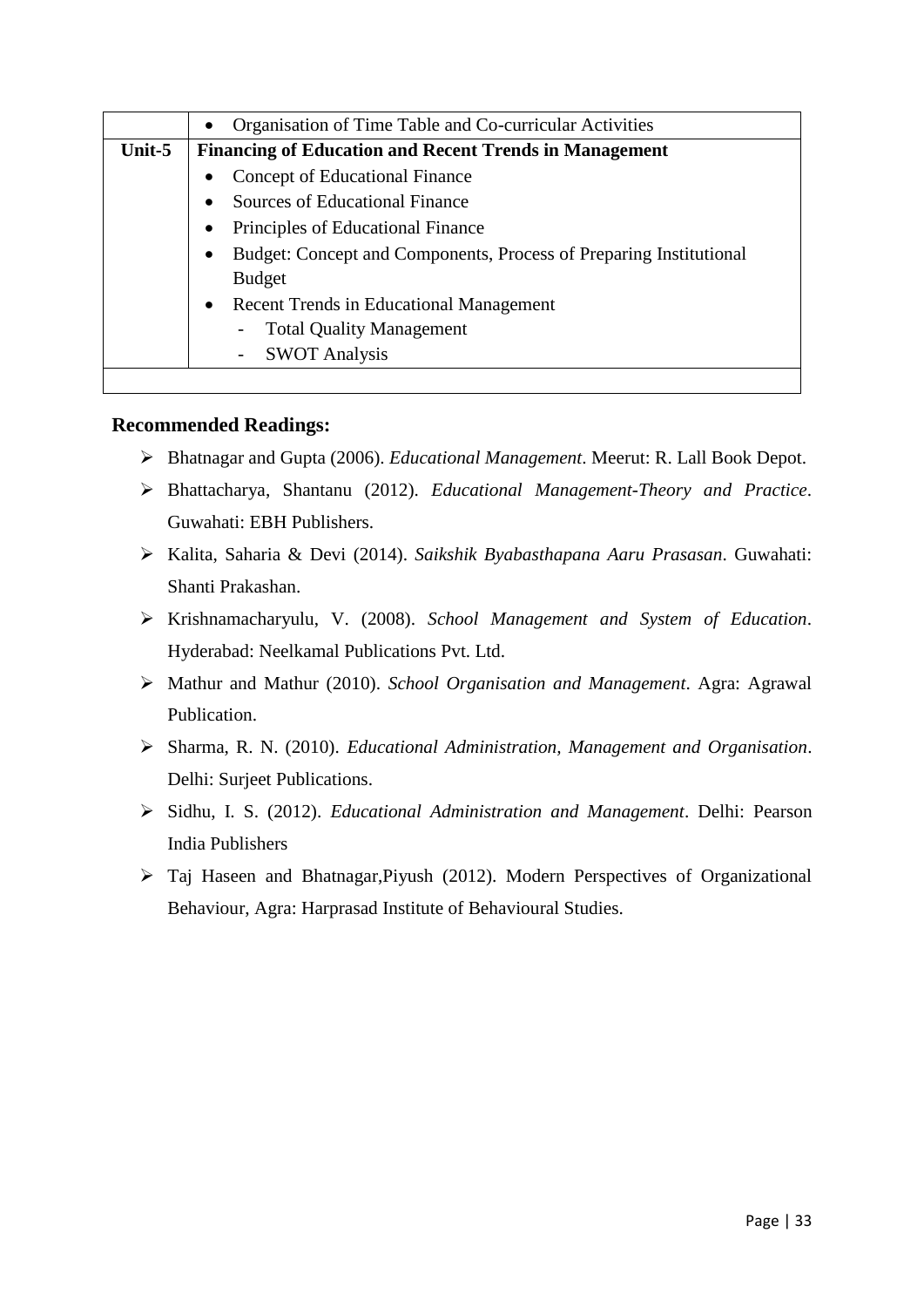### **EDU-DSE-6046 WOMEN AND SOCIETY Total Marks: 100 (External: 80 and Internal: 20) Credit-6**

### **Course Objectives:**

After completion of this course the learner will be able to

- Know the changing role of women in India
- Understand gender discrimination in Indian society
- Make the students understand the constitutional provisions for women and their rights.
- Make the students understand women empowerment
- Develop an awareness and sensitivity towards women

| <b>Units</b> | <b>Contents</b>                                                                  |
|--------------|----------------------------------------------------------------------------------|
| Unit-1       | <b>Status and role of women</b>                                                  |
|              | Women in ancient and medieval India                                              |
|              | Changing role of Women in India<br>$\bullet$                                     |
|              | Women's health and related issues                                                |
|              | Role of women in family, school and society                                      |
|              | Women's role in social and environmental movement                                |
| Unit-2       | <b>Constitutional provisions and Rights of women</b>                             |
|              | Constitutional Provision for equality of Women (Educational and Legal            |
|              | Provisions)                                                                      |
|              | National Policy on Education (1986) on women education<br>$\bullet$              |
|              | National Council for Women Education<br>$\bullet$                                |
|              | <b>Property Right</b><br>$\bullet$                                               |
|              | National Policy for Empowerment of Women, 2001                                   |
| Unit-3       | Gender inequalities in School and society                                        |
|              | Family attitude<br>$\bullet$                                                     |
|              | Gender bias in Textbook                                                          |
|              | <b>Curricular Choices</b>                                                        |
|              | Teachers' attitude                                                               |
|              | <b>Classroom</b> Interaction                                                     |
|              | Peer Culture                                                                     |
|              | Gender inequality in workplace                                                   |
| Unit-4       | <b>Women Empowerment</b>                                                         |
|              | Concept of women empowerment, importance<br>$\bullet$                            |
|              | Types of women empowerment- Economic, political, Educational, legal<br>$\bullet$ |
|              | Women entrepreneurship<br>$\bullet$                                              |
|              | Barriers of women empowerment<br>$\bullet$                                       |
|              | Role of education in women empowerment                                           |
| Unit-5       | The new roles of men and women and its Implications                              |
|              | Changes in family patterns<br>$\bullet$                                          |
|              | Gender roles in transition                                                       |
|              | New gender roles                                                                 |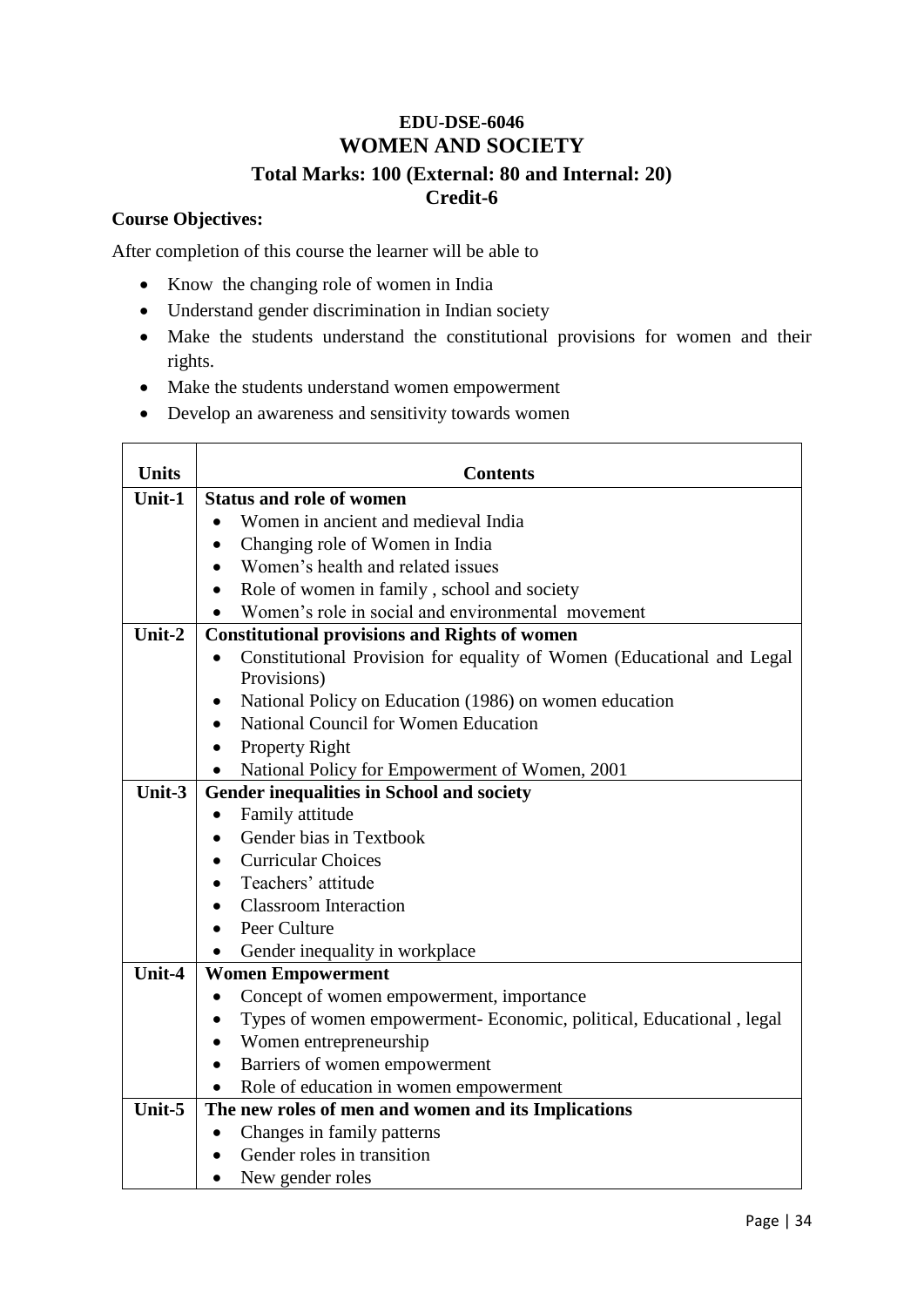| Factor influencing gender role                                                        |
|---------------------------------------------------------------------------------------|
| • Women as peace builder                                                              |
| • Gender sensitivity- new gender roles and its implications for family and<br>society |

- Acker, S. (1987). *Feminist Theory and the Study of Gender and Education.* Jstor.
- Agarwal, N. (1993). *Women Education & Population in India*. Allahabad: Chugh Publications,
- Aggarwal J.C. (1976). *Indian Women: Education and Status*. New Delhi: Arya Book Depot.
- Bhatia , R. L. & Ahuja , B. N. (2006). *Modern Indian Education and it's Problems*. Delhi: Surjeet Publication.
- Bhatt B. D. & Sharma S.R. (1992). *Women's Education and Social Development*. Delhi: Kanishka Publishing House.
- Kaur I.(1983). *Status of Hindu Women in India*. Allahabad: Chugh Publications,
- Reddy, V. Govinda (2017). *Gender Perspectives in Peace Education*. Delhi: Manglam Publishers and Distributors.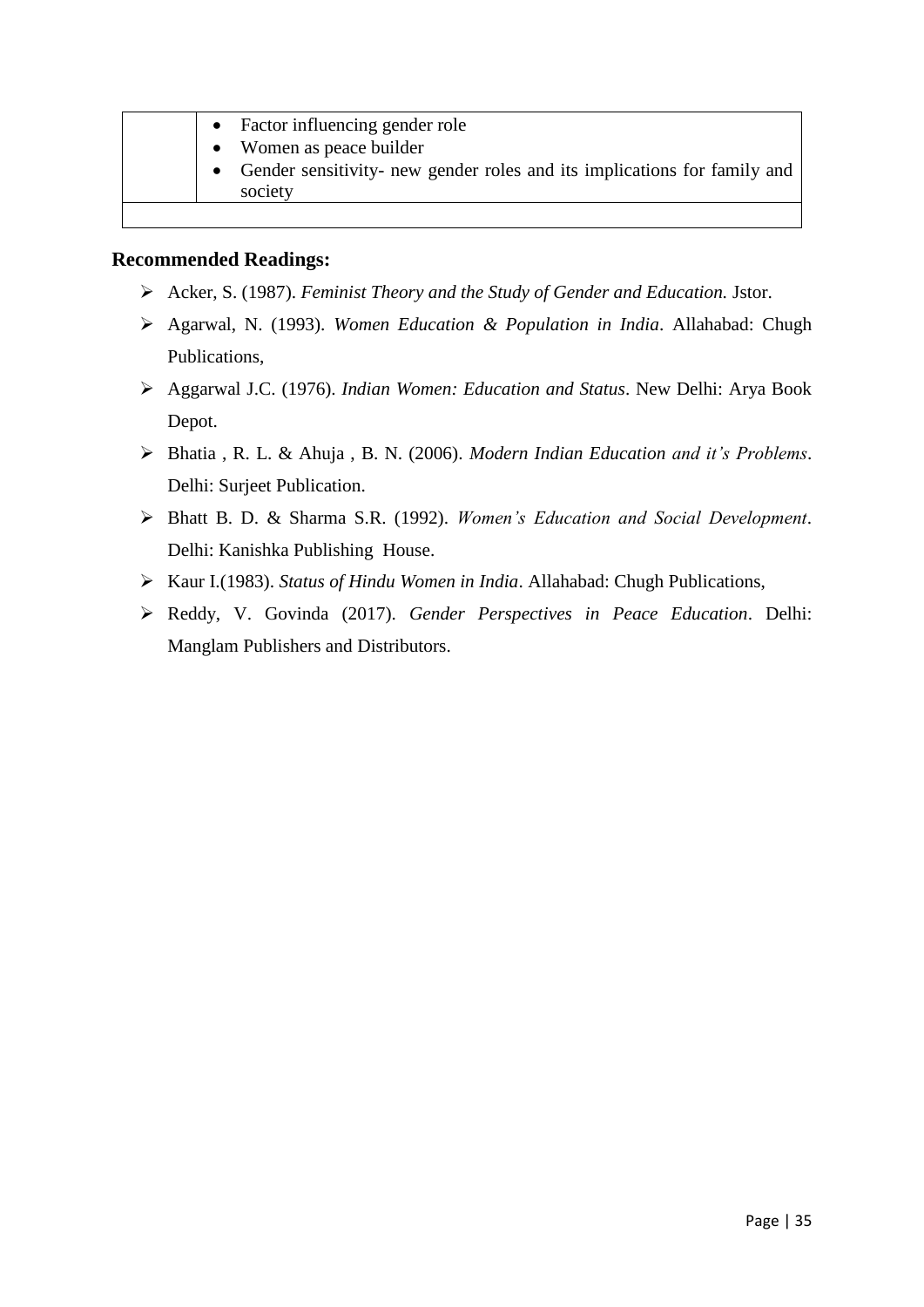### **EDU-RG-6016 MENTAL HEALTH AND HYGIENE Total Marks: 100 (External: 80 and Internal: 20) Credit-6**

### **Course Objectives:**

After completion of this course the learner will be able to:

- Acquaint with the fundamentals and development of mental health and the characteristics of a mentally healthy person.
- Understand the concept and importance of mental hygiene and its relationship with mental health.
- Acquire knowledge about the principles, factors promoting mental health and the role of home, school, and society in maintaining proper mental health.
- Learn the meaning and problem of adjustment and also the different adjustment mechanisms.
- Familiarise with the concept and issues of positive psychology, mental health of women, role of WHO and stress management.

| <b>Units</b> | <b>Content</b>                                  |
|--------------|-------------------------------------------------|
| Unit-1       | <b>Fundamentals of Mental Health</b>            |
|              | Mental Health – Meaning and Definitions         |
|              | Scope of Mental Health                          |
|              | Dimensions of Mental Health                     |
|              | Need and importance of Mental Health            |
|              | Characteristics of a mentally healthy person    |
|              | History of development of Mental Health         |
| Unit- $2$    | <b>Mental Hygiene – Meaning and Definitions</b> |
|              | Mental Hygiene – Meaning and Definitions        |
|              | Goals of Mental Hygiene                         |
|              | <b>Functions of Mental Hygiene</b><br>$\bullet$ |
|              | Need and importance of Mental hygiene           |
|              | Relationship between Mental health and hygiene  |
| Unit-3       | <b>Education and Mental Health</b>              |
|              | Principles of sound Mental Health               |
|              | <b>Factors affecting Mental Health</b>          |
|              | <b>Mental Health Hazards</b><br>$\bullet$       |
|              | <b>Mental Health of Students</b>                |
|              | -Role of Home                                   |
|              | -Role of School                                 |
|              | -Role of Society                                |
|              |                                                 |

### **Course Contents**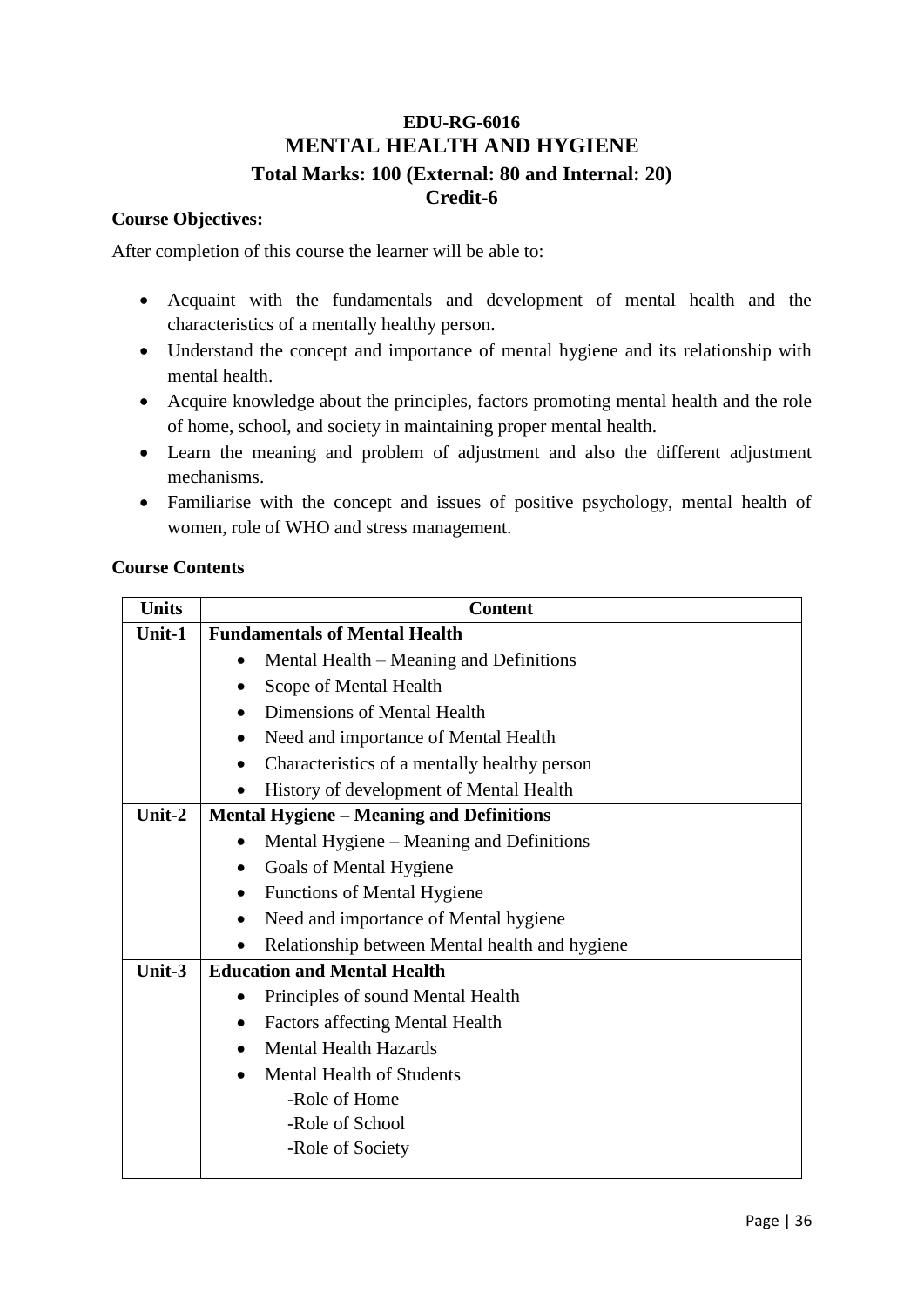|        | <b>Mental Health of Teachers</b>                     |
|--------|------------------------------------------------------|
| Unit-4 | <b>Preservation of Mental Health and Hygiene</b>     |
|        | Positive Psychology – Meaning and Nature             |
|        | <b>Importance of Positive Psychology</b>             |
|        | Contribution of WHO on Mental Health                 |
|        | Stress management                                    |
|        | Mental Health Care Act, 2017                         |
| Unit-5 | <b>Mental Health and Yoga</b>                        |
|        | Concept of Yoga                                      |
|        | Importance of Yoga for Physical and Mental Health    |
|        | Role of Yoga for Personality Development             |
|        | Role of Yoga for management of Stress                |
|        | Principles of Yoga for Healthy Living                |
|        | Pranayama and Meditation for Promoting Mental Health |

- Baumgardner, S. And Crother, M. (2009). *Positive Psychology.* New Delhi: Pearson India Education Services Pvt. Ltd.
- Chauhan, S. S. (2007). *Advanced Educational Psychology.* New Delhi: Vikas Publishing House Pvt. Ltd.
- Crow, L.D. and Crow, A. (1951). *Mental Hygiene.* New York: McGraw Hill
- Gururani, G.D. (2006). *Textbook on Mental Health and Hygiene*. New Delhi: Akansha Publishing House.
- Mangal, S. K. (1999). *Essentials of Educational Psychology.* New Delhi: PHI Learning Pvt. Ltd.
- Mangal, S. K. (2008). *Abnormal Psychology*. New Delhi: Sterling Publication
- Safaya, R.N., Shukla, C. S. and Bhatia, B. D. (2002). *Modern Educational Psychology*. Delhi: Dhanpat Rai Publishing Company.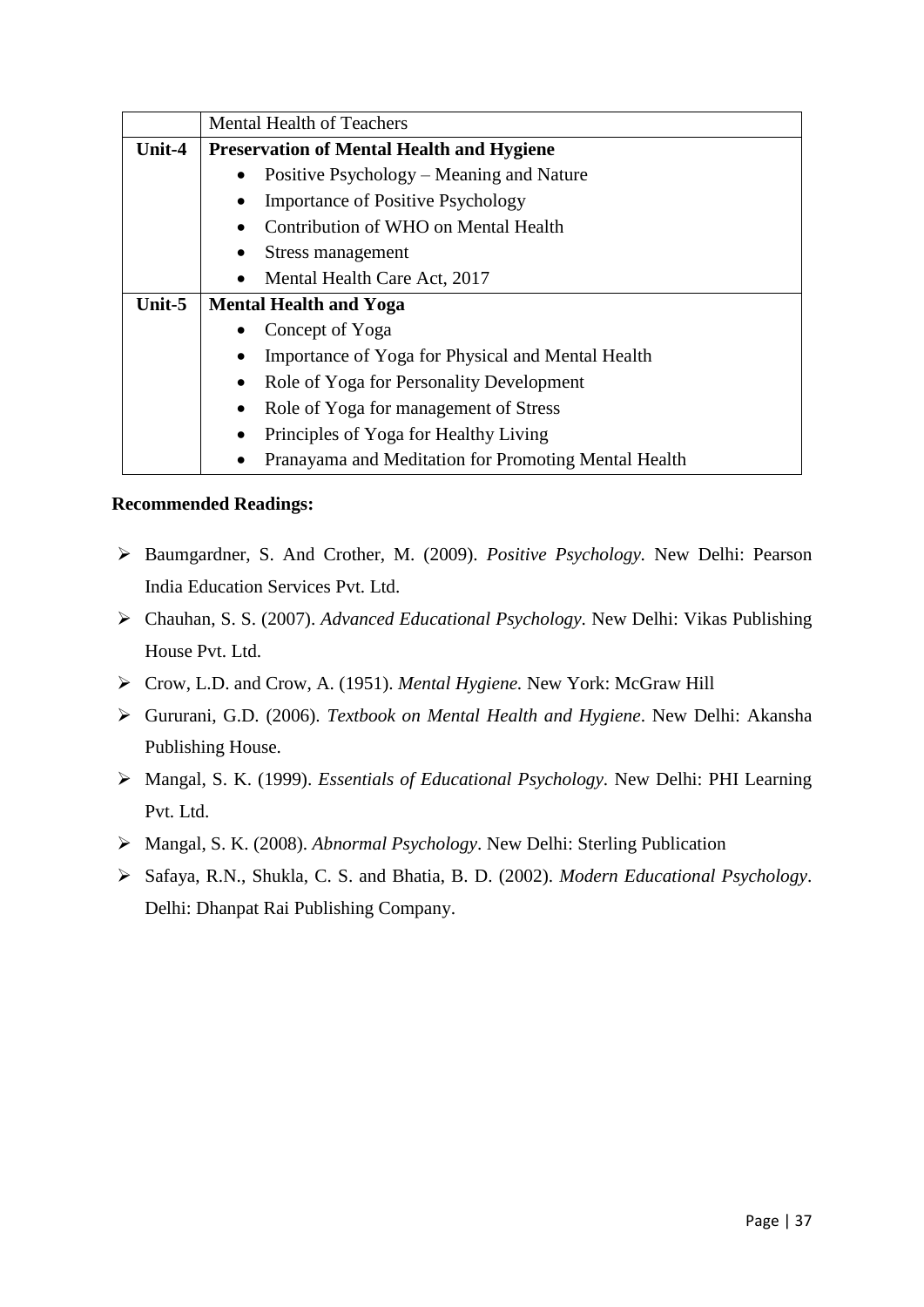### **EDU-SE-6014 DEVELOPING TEACHING SKILL Credit- 4**

### **Course Outcome:**

After completing this course, students will be able to develop understanding about different teaching skills which are used in classroom transaction.

### **Course contents**

### **a. Theory (2 Credits)**

| <b>Units</b> | <b>Contents</b>                                                        |
|--------------|------------------------------------------------------------------------|
| Unit-1       | <b>Teaching Skill</b>                                                  |
|              | Concept of Teaching and Teaching Skills                                |
|              | Some Important Teaching Skills:<br>$\bullet$                           |
|              | Introduction skill (Meaning and Components)                            |
|              | Blackboard writing (Meaning and Components)                            |
|              | Questioning skill (Meaning, Uses, Guidelines for Faming and Presentinf |
|              | Questions, Classification and Purpose)                                 |
|              | Illustration (Meaning, Types, Precautions of using illustration by the |
|              | teacher)                                                               |
|              | Stimulus variation (Meaning and Components)                            |
|              | Use of Audio visual aids (Meaning, Types and uses)                     |
| Unit-2       | <b>Concept and Preparation of Lesson Plan</b>                          |
|              | Meaning and Nature of Lesson Plan                                      |
|              | Need and Importance of Lesson Plan                                     |
|              | Types of Lessons: Knowledge Lesson, Skill Lesson, appreciation Lesson  |
|              | Herbartian Steps of Lesson Plan                                        |
|              | Criteria of a good lesson plan                                         |
|              | Preparation of lesson plan                                             |

### **b. Practical (2 Credits)**

Students will have to develop the skill of preparing Lesson plan. Students shall use any one teaching skill in classroom practice.

### *Guidelines for Practical Work:*

- The following teaching skills will be developed through practice teaching in the classroom-
	- Introduction skill
	- Blackboard writing
	- Questioning skill
	- Presentation